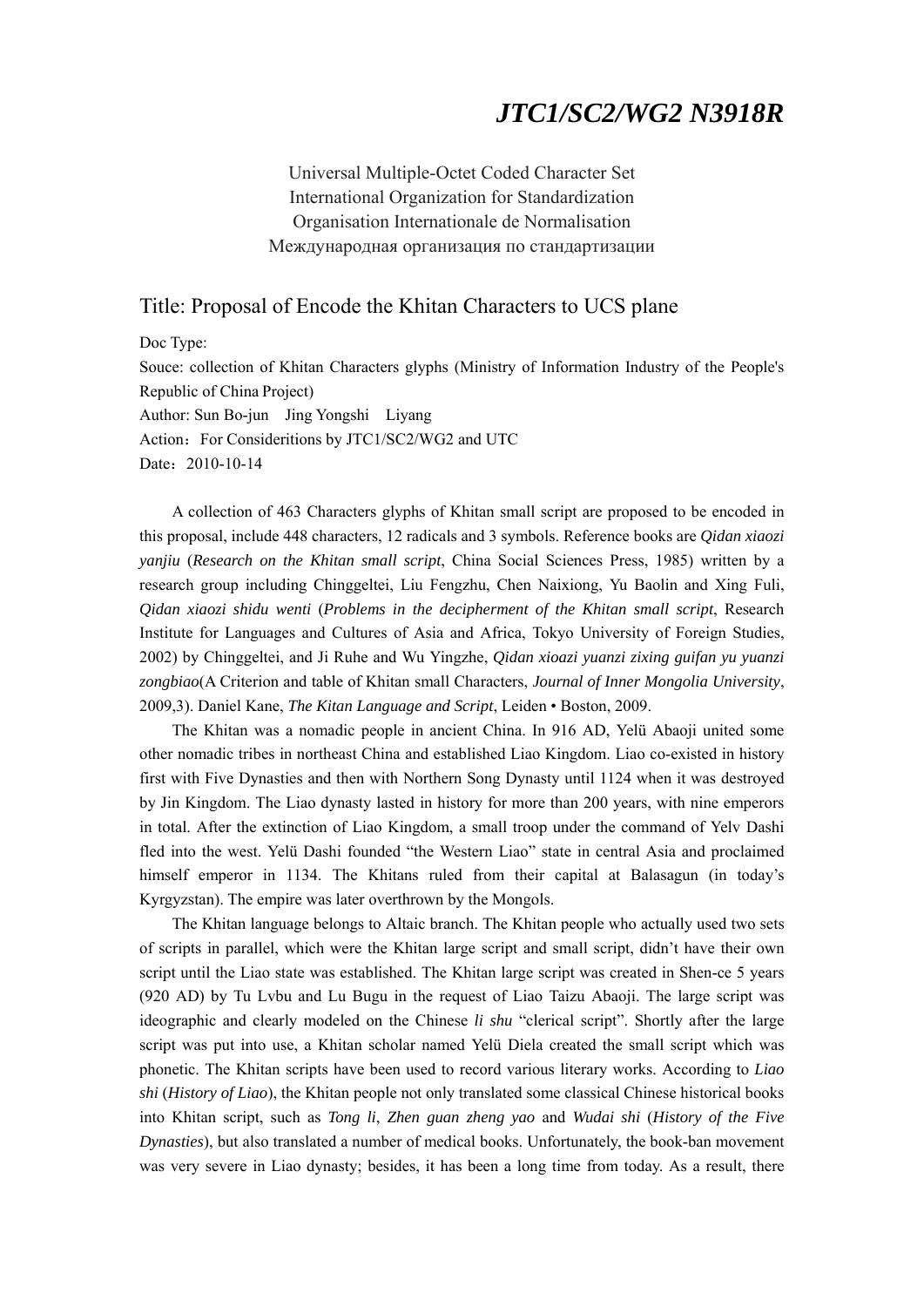were hardly any Khitan books remained.

The Khitan scripts continued to be in use to some extent by the Jurchens for several decades after the fall the Liao Dynasty. Actually, three out of the extant inscriptions in Khitan small script were from the Jin Dynasty. In addition, the Khitan scripts were still in use in Western Liao until the state's extinction.

It was not until the end of  $19<sup>th</sup>$  century that the Khitan language and scripts regained people's attention. In 1922, Liao Qing Mausoleum was unearthed by some local tyrants in today's Chifeng City, Inner Mongolia. Inside the tomb buried three emperors as well as an empress of Liao Dynasty, they were, Liao Shengzong, Xingzong, Daozong and his empress. On learning this news, a Belgium missionary named L. Kervyn arrived as soon as possible. He got two Chinese monuments and two Khitan monuments, and published his copy of all the characters one by one. After that, *Xuanyi huanghou aice* (*Eulogy for Empress Xuanyi*) was also unearthed from Liao Qing Mausoleum, which at the time stirred the academic world. From then on, collecting and researching work of the Khitan materials began both at China and abroad.

Inscriptions in Khitan small script can be divided into two types in terms of bearers: one is stone inscriptions and the other is bronze. Stone inscriptions mainly include eulogies and epitaphs; bronze mainly include texts on bronze mirror and coins, and etc.

Epitaphs:

- 1. *Xingzong huangdi aice* (*Eulogy for Emperor Xingzong*). Dated 1055. Unearthed in Chifeng City, Inner Mongolia in 1922. 36 lines, 861 words.
- 2. *Renyi huanghou aice* (*Eulogy for Empress Renyi*). Dated 1076. Unearthed in Chifeng City, Inner Mongolia in 1922. 32 lines, 575 words.
- 3. *Daozong huangdi aice* (*Eulogy for the Emperor Daozong*). Dated 1101. Unearthed in Chifeng City, Inner Mongolia in 1930. Now preserved in Liaoning Museum. 37 lines, 1134 words. Besides, there were 6 lines, 36 words which made up 14 Khitan small scripts on the lid.
- 4. *Xuanyi huanghou aice* (*Eulogy for Empress Xuanyi*). Dated 1101. Unearthed in Chifeng City, Inner Mongolia in 1930. Now preserved in Liaoning Museum. 30 lines, 620 words. Besides, there were 4 lines, 16 words which made up 7 Khitan small scripts on the lid. Lid of *Xuanyi huanghou aice.*
- 5. *Huang taishu aice* (*Eulogy for the Imperial Grand Uncle*). Dated 1110. Unearthed in Chifeng City, Inner Mongolia in 1997. Now preserved in Balin Right Banner Museum. 25 lines, 808 words. Besides, there were 3 lines, 15 words on the lid.

Epitaphs:

- 1. *Xiao Linggong muzhi* (*Epitaph of Xiao Linggong*). Also named *Xiao Fuliu muzhi*. Dated 1057. Discovered in Fuxin, Liaoning in 1950. Now preserved in Liaoning Museum. 32 lines, 594 words which were identifiable.
- 2. *Yelü Yongning langjun muzhiming* (*Epitaph of Prince Yelü Yongning*). Dated 1088. Discovered in Chifeng City, Inner Mongolia in 1995. Now preserved in Kalaqin Banner Museum. 43 lines, 1041 words which were identifiable.
- 3. *Yelü Dilie muzhiming* (*Epitaph of Yelü Dilie*). Dated 1092. Now preserved in Beijing Jin City Wall Museum. 32 lines, 1740words. Besides, there were 9 lines on the lid.
- 4. *Yelü zhixian muzhiming* (*Epitaph of Yelü zhixian*). Dated 1094. Discovered in Beipiao, Liaoning in 1998. Now preserved in Beipiao Museum. 27 lines.
- 5. *Yelü Nu muzhiming* (*Epitaph of Yelü Nu*). Dated 1099. Discovered in Fuxin, Liaoning in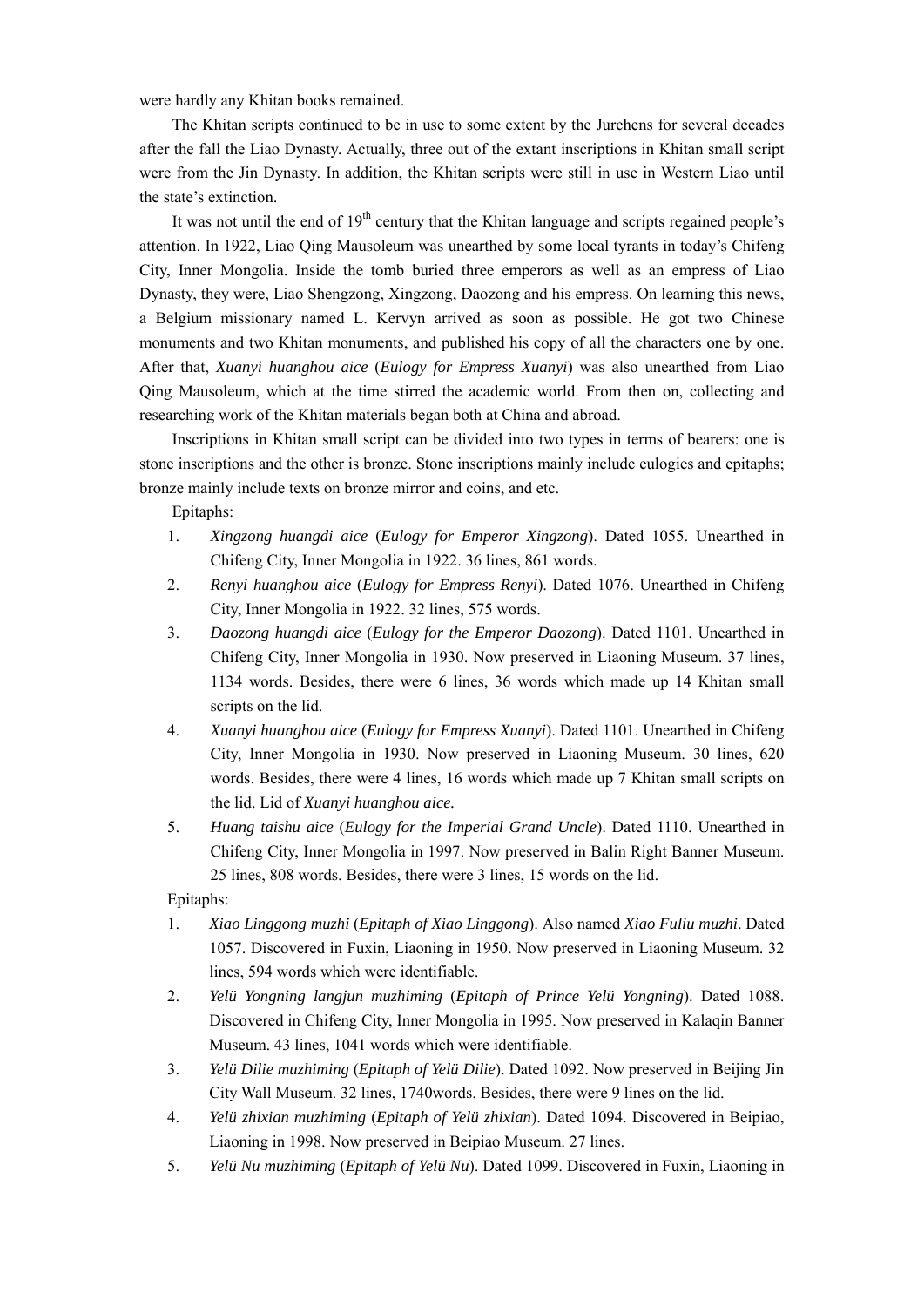1999. Now preserved in Fuxin Museum. The epitaph consisted of a lid and the main body. 48 lines, 1274 words in total, of which over 1200 were identifiable.

- 6. *Epitaph unearthed in Orgon Tal Tomb*. Dated 1100. Discovered in Jirem Union, Inner Mongolia in 1996. 32 lines, 28 to 36 words per line.
- 7. *Han Dilie muzhiming* (*Epitaph of Han Dilie*). Dated 1101. Discovered in Chifeng City, Inner Mongolia in 1998. Now preserved in Balin Left Banner Museum. 32 lines.
- 8. *Xuwang muzhi* (*Epitaph of Prince Xu*). Dated 1105. Discovered in Fuxin, Liaoning in 1950. Now preserved in Fuxin culture center. 64 lines, 2163 words.
- 9. *Zezhou cishi muzhi* (*Epitaph of the Prefect of Zezhou*)*.* Dated 1107 or 1108. Discovered in Chifeng City, Inner Mongolia in 1994. Now preserved in Balin Left Banner Museum. 26 lines.
- 10. *Gu Yelü shi mingshi* (*Epitaph of the late Mme. Yelü*). Dated 1115. Discovered in Chifeng City, Inner Mongolia in 1969. Now preserved in Chifeng Museum. 25 lines, 699 words. Comparatively neat carved.
- 11. *Haitangshan muzhi* (*Epitaph found near Haitangshan*). Discovered in Fuxin, Liaoning in 1991. Now preserved in Fuxin County Museum. 13 lines, about 300 words.
- 12. *Da Jin huang di dutong jinglüe langjun xingji* (*Record of the Journey of the younger Brother of the Emperor of the Great Jin Dynasty*). Dated 1134. Engraved on a stele in front of the tomb of Empress Wu of the Tang near Xi'an, and is still there. 5 lines, 97 words. One of the best deciphered Khitan texts.
- 13. *Xiao zhonggong muzhi* (*Epitaph of Xiao zhonggong*). Dated 1150. Discovered in Xinglong, Hebei in 1942. 50 lines, 2442 words. Besides, there were 3 lines, 9 words on the lid. Containing the most Khitan characters of all the extant Khitan materials.
- 14. *Jindai Bozhou fangyushi muzhi* (*Epitaph of the defense commissioner of Bozhou of the Jin Dynasty*). Dated 1170. Discovered in Chifeng City, Inner Mongolia in 1993. 51 lines, over 1570 words, of which 48 lines remained. The latest Khitan inscription found.

Bronze Mirrors:

- 1. *Bronze mirror found in Kaicheng*. Diameter 17.3 cm. 7 lines, 28 words on the back side of the mirror.
- 2. *Baodi Mirror*. Now preserved in Inner Mongolia Museum. 4 Khitan characters around the back side of the mirror.
- 3. *Wanyan Tong Bronze Mirror*. Discovered in Da'an, Jilin in 1971. Now preserved in Jilin Museum. 5 lines, 16 words.

Coins and others:

- 1. *Shouchang Qian* ( *a Coin called Shouchang*). Round-shaped and pierced off the central square. 4 words on the front side.
- 2. *Inscription on the bottom of a jade cup*. Now preserved overseas. 2 lines, 11 words.

Plate: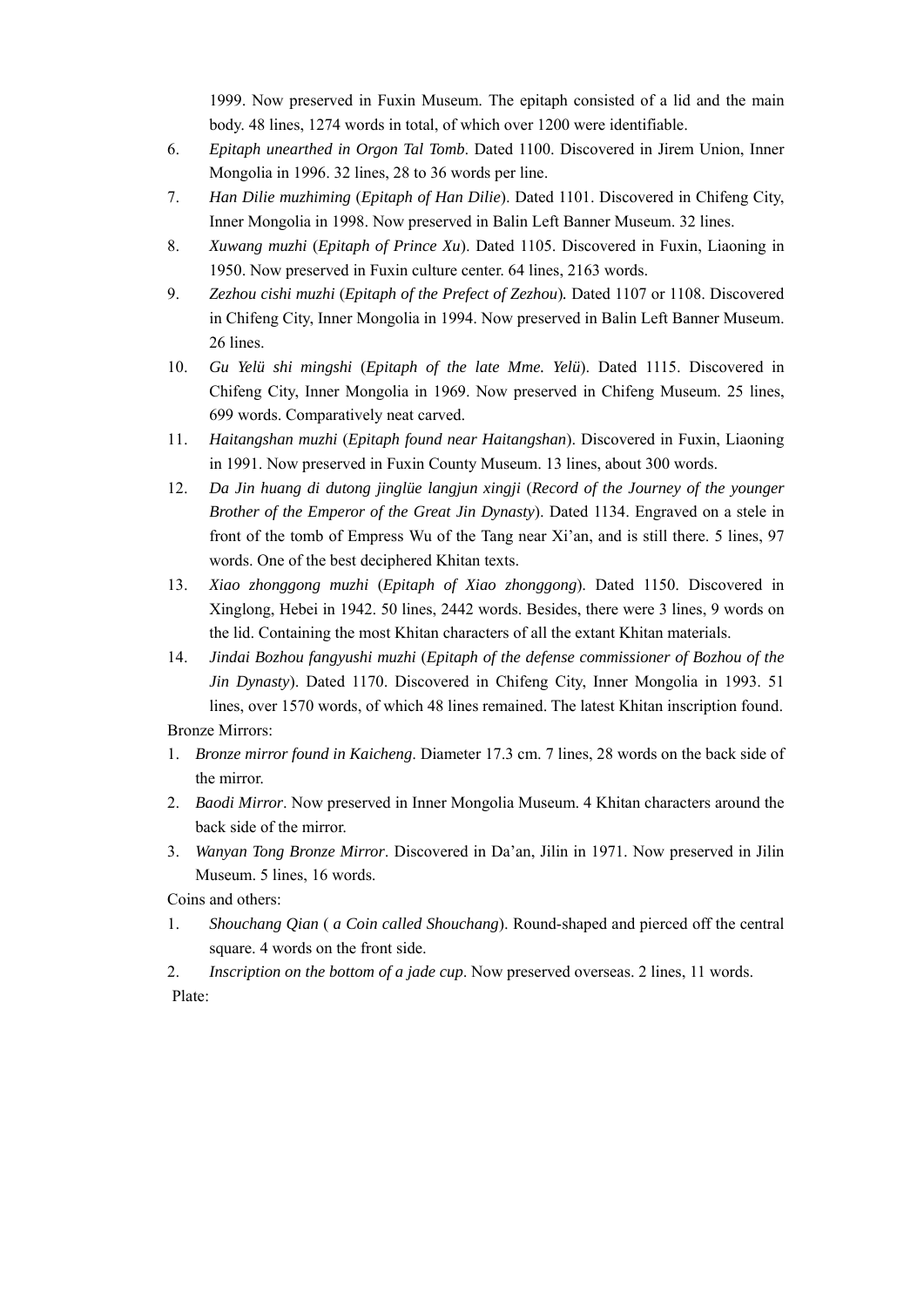

The lid of *Daozong huangdi aice*



*Daozong huangdi aice*



Lid of *Xuanyi huanghou aice*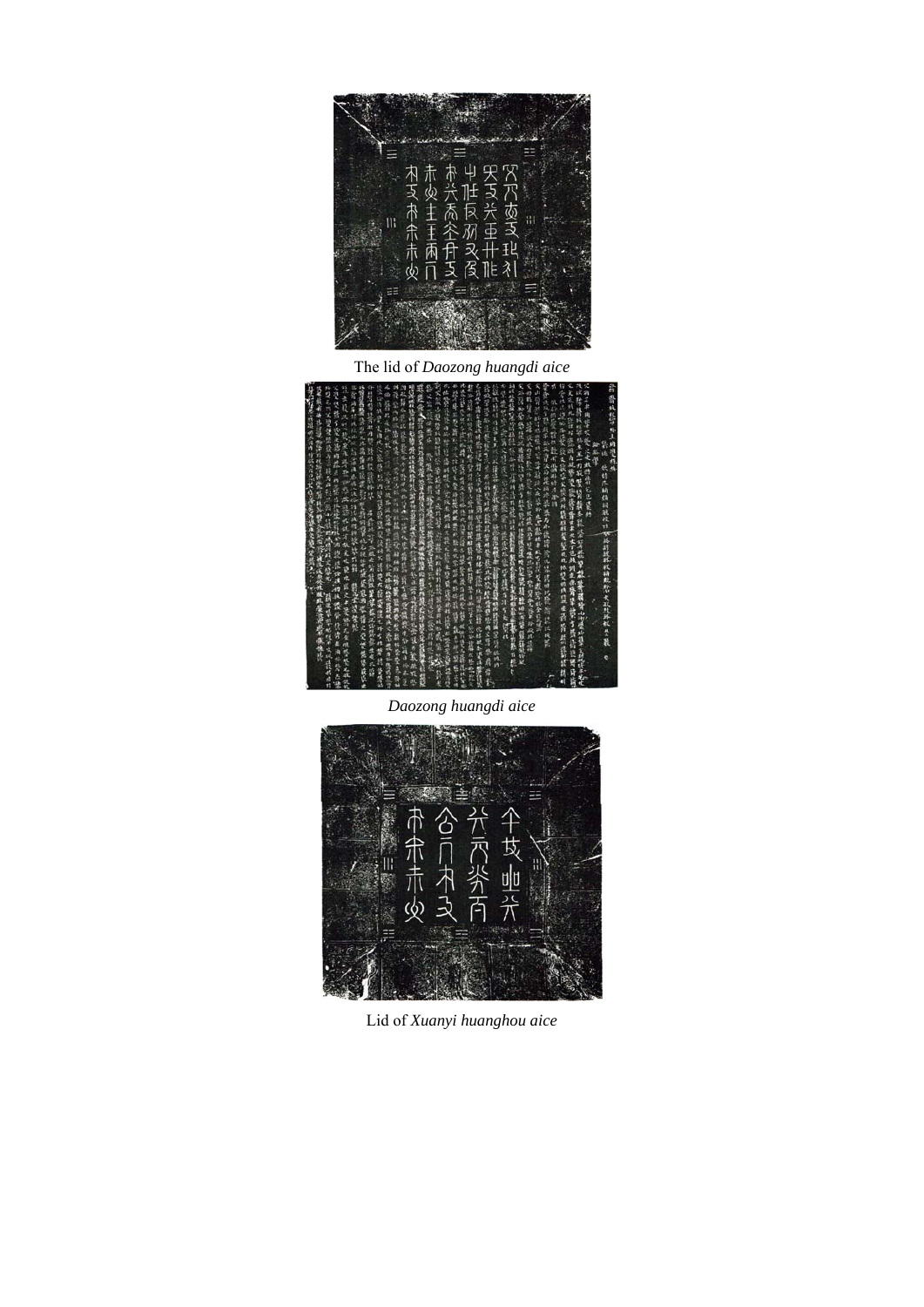

Xuanyi huanghou aice



Gu Yelü shi mingshi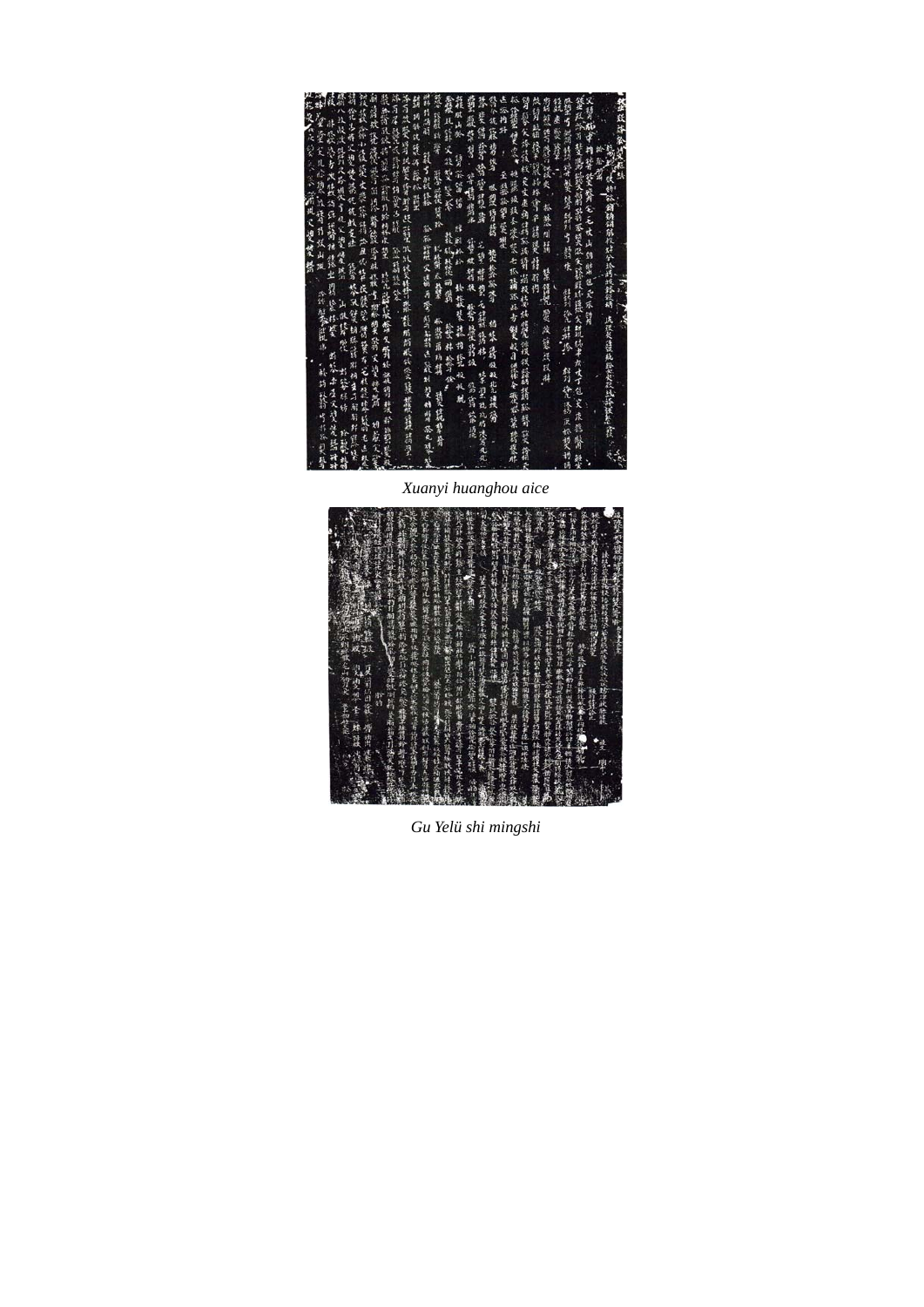

*Da Jin huang di dutong jinglüe langjun xingji* 



*Bronze mirror found in Kaicheng* 



*Baodi Mirror*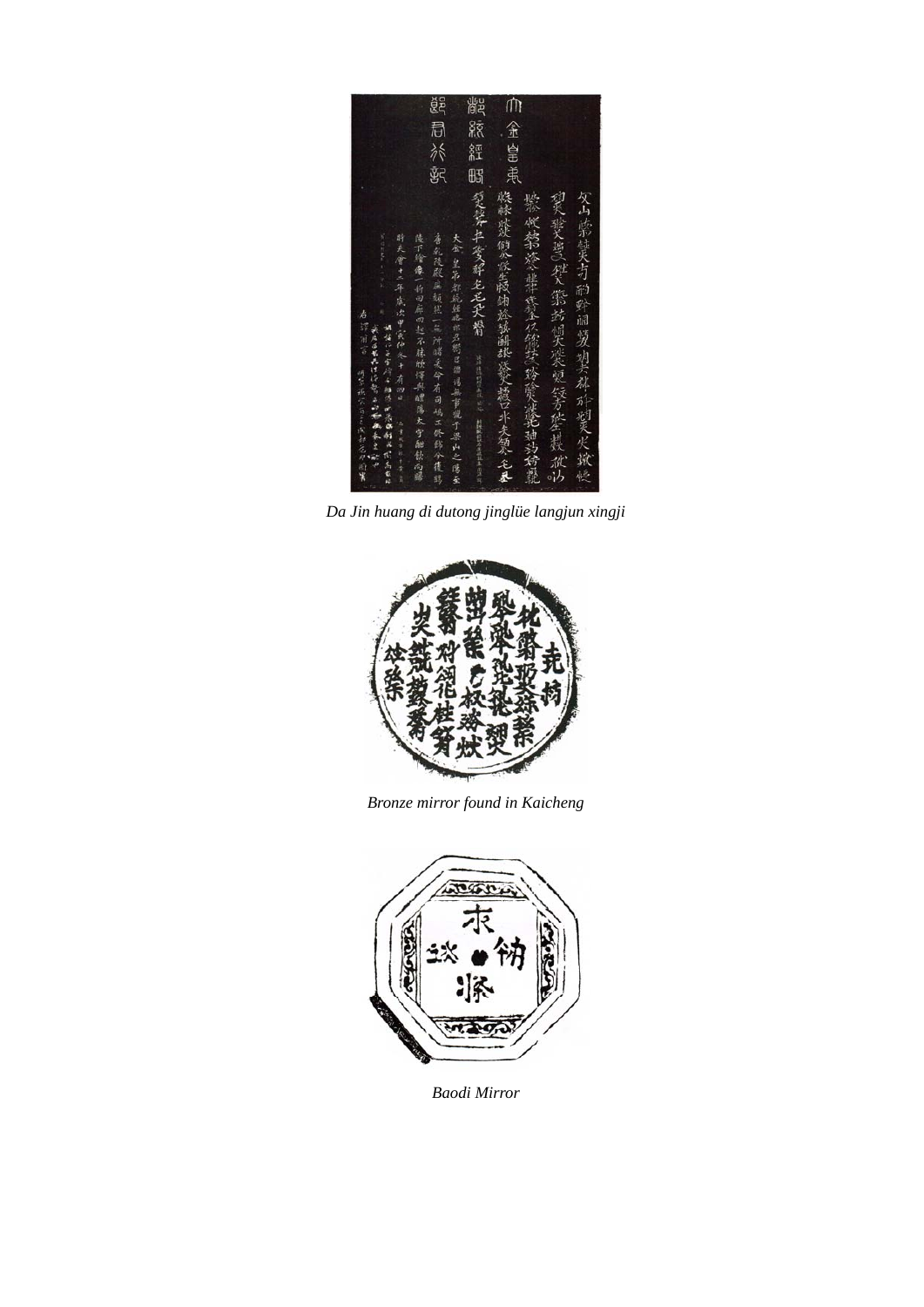

*Wanyan Tong Bronze Mirror* 

The following table of khitan small characters were edited according to the order of the beginning strokes as horizontal、upright、aside、dot、fold. Whereas the pronunciations and the meaning of khitan small characters are basically according to the "index of graphs" in the book of Daniel Kane (pp.301-305, 2009).

|     |    | <b>INDEX OF GRAPHS</b>  |     |   |               |
|-----|----|-------------------------|-----|---|---------------|
| 001 | ÷  | <b>ABOVE, NORTH</b>     | 039 | 芫 | kái           |
| 002 | т  | <b>TWENTY</b>           | 040 | ÷ | WEST          |
| 003 | 夃  | tś                      | 041 | ₩ | kå            |
| 004 | 艰  | WHITE                   | 042 | ż |               |
| 005 | 袤  | WHITE <sup>5</sup>      | 043 | 圡 |               |
| 006 | 汞  | <b>MOUNTAIN/TOMB</b>    | 044 | 屯 |               |
| 007 | 垂  | <b>EIGHT</b>            | 045 | 支 |               |
| 008 | 至  | ١<br>EIGHT <sup>5</sup> | 046 | 古 |               |
| 009 | 思  | $ *$                    | 047 | 巿 | hor           |
| 010 | 룟  |                         | 048 | ≠ | nėn           |
| 011 | 夹  | ۸<br>an                 | 049 | 市 |               |
| 012 | 丢  |                         | 050 | 尭 | li            |
| 013 | 羙  | ł                       | 051 | 圡 | ha            |
| 014 | ž  | hur                     | 052 | 蚃 | <b>RECORD</b> |
| 015 | y, | <b>HUNDRED</b> ciaw     | 053 | 盍 | qa            |
| 016 | 雨  | od                      | 054 | 木 | ô<br>mù       |
| 017 | 甫  | ×<br>só                 | 055 | 木 | ×             |
| 018 | 甫  | ×<br>in                 | 056 | 壺 | ń.            |
| 019 | 药  | ۳<br>iu                 | 057 | 贵 | xo            |
| 020 | 帀  | ei<br>۹                 | 058 | 湘 | mi            |
| 021 | 丙  | mó                      | 059 | 春 | uni           |
| 022 | 甫  | cau                     | 060 | * | kė            |
| 023 | 莃  | iù                      | 061 | 4 | kė            |
| 024 | 而  | ēг                      | 062 | 효 | ián           |
| 025 | 졺  | xi                      | 063 | 康 | ۱<br>121      |
| 026 | £  | m<br>ONE                | 064 | 虔 | lu<br>×       |
| 027 | €  | ONE <sup>®</sup><br>ĸ   | 065 | 羙 | k             |
| 028 | え  | ×<br>ś                  | 066 | Ŧ | tù<br>۸       |
| 029 | 叐  | ٠<br><b>FIVE</b>        | 067 | 卉 | ٠<br>cu       |
| 030 | 叉  | ٠<br>FIVE <sup>1</sup>  | 068 | 关 | ×<br>us       |
| 031 | 寿  | ÷<br>ts                 | 069 | ₳ | ×<br>rí       |
| 032 | 夭  | ŧ<br>těn                | 070 | 螽 | ×<br>w        |
| 033 | 素  | <b>NINE</b>             | 071 | 杰 | s<br>on       |
| 034 | £  | NINE <sup>®</sup>       | 072 | 馬 | ×<br>deu      |
| 035 | 蠢  |                         | 073 | ۰ | ên<br>٠       |
| 036 | 充  | xu                      | 074 | ٠ | tir<br>ĸ      |
| 037 | 重  | di                      | 075 | 圭 | ٨<br>hon      |
| 038 | Æ  | ٠                       | 076 | 扎 | ٠<br>ho       |

## The table of khitan small characters

| Present Khitan small Characters glyphs |         | Qinggertai' | Ji Ruhe and Wu     |        | Daniel    |       |       |
|----------------------------------------|---------|-------------|--------------------|--------|-----------|-------|-------|
|                                        |         |             | Yingzhe's          |        | Kane      |       |       |
| Numbe                                  | radical | Character   | Imitated           | Number | Character | Numbe | Numbe |
|                                        | S       | C           | pronunciations and |        |           |       |       |
|                                        |         |             | meaning            |        |           |       |       |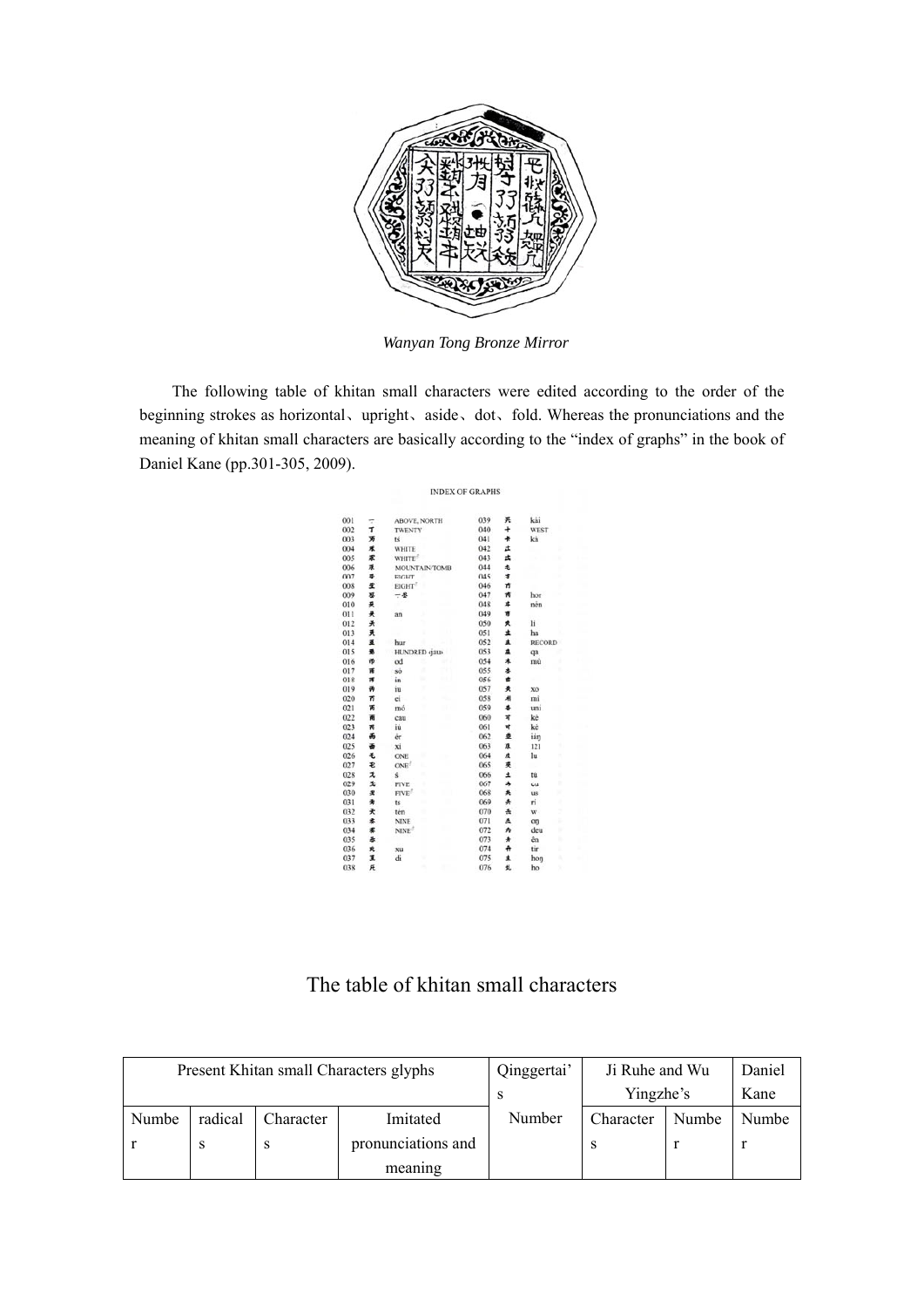| $J-0001$   | ABOVE, NORTH               | $\mathbf{1}$     | —             | $\mathbf{1}$   | $\mathbf{1}$   |
|------------|----------------------------|------------------|---------------|----------------|----------------|
| $J-0002$   | <b>TWENTY</b>              | $\overline{2}$   | T             | 69             | $\overline{2}$ |
| $J-0003$   | Unkown-1                   |                  | $\ddot{\tau}$ | 8              |                |
| $J - 0004$ | Unkown-2                   |                  | <b>I</b>      | $\overline{2}$ |                |
| $J-0005$   | iu                         | 补2               | I,            | $\overline{3}$ |                |
| $J-0006$   | $t\acute{s}$               | $\overline{3}$   | 万             | 119            | $\overline{3}$ |
| $J-0007$   | Unkown-3                   |                  | 不             | 76             |                |
| $J-0008$   | <b>WHITE</b>               | $\overline{4}$   | 禾             | 71             | $\overline{4}$ |
| $J-0009$   | WHITE <sup>3</sup>         | 5                | 乑             | 72             | 5              |
| $J-0010$   | MOUNTAIN/TOM               | 6                | 乑             | 73             | 6              |
|            | $\bf{B}$                   |                  |               |                |                |
| $J - 0011$ | Unkown-4                   |                  | 平             | 111            |                |
| $J-0012$   | <b>EIGHT</b>               | $\boldsymbol{7}$ | 丕             | 109            | $\tau$         |
| $J - 0013$ | $EIGHT^{\delta}$           | 8                | 尘             | 110            | 8              |
| $J-0014$   | Unkown-5                   | 9                |               |                | 9              |
| $J - 0015$ | Unkown-6                   | 10               | 天             | 112            | 10             |
| $J-0016$   | an                         | 11               | 夹             | 113            | 11             |
| $J - 0017$ | Unkown-7                   | 12               | 兲             | 6              | 12             |
| $J-0018$   | Unkown-8                   | 13               | 页             | 67             | 13             |
| $J-0019$   | hur                        | 14               | 亜             | 61             | 14             |
| $J-0020$   | HUNDRED (jau)              | 15               | 羽             | 68             | 15             |
| $J - 0021$ | od                         | 16               | 币             | 62             | 16             |
| $J - 0022$ | só                         | 17               | 雨             | 63             | 17             |
| $J - 0023$ | Unkown-9                   |                  | 甬             | 64             |                |
| $J - 0024$ | in                         | 18               | 雨             | 65             | 18             |
| $J-0025$   | iu                         | 19               | 丙             | 66             | 19             |
| $J-0026$   | ei                         | 20               | 冇             | 104            | $20\,$         |
| $J - 0027$ | mó                         | 21               | 丙             | 105            | 21             |
| $J-0028$   | cau                        | 22               | 甬             | 106            | 22             |
| $J-0029$   | iů                         | 23               | 丙             | 114            | 23             |
| $J - 0030$ | ėr                         | 24               | 而             | 107            | 24             |
| $J - 0031$ | $\vec{x_1}$                | 25               | 面             | 108            | 25             |
| $J - 0032$ | <b>ONE</b>                 | 26               | £             | 18             | 26             |
| $J - 0033$ | $ONE^{\delta}$             | 27               | £             | 19             | 27             |
| $J - 0034$ | ś                          | 28               | 灭             | 134            | 28             |
| $J - 0035$ | <b>FIVE</b>                | 29               | 叐             | 20             | 29             |
| $J - 0036$ | ${\rm FIVE}^{\mathcal{S}}$ | 30               | 无             | 21             | 30             |
| $J - 0037$ | ts                         | 31               | 亐             | 17             | 31             |
| $J - 0038$ | tėn                        | 32               | 夭             | 12             | 32             |
| $J - 0039$ | <b>NINE</b>                | 33               | 素             | 13             | 33             |
| $J - 0040$ | $NINE^{\delta}$            | 34               | 术             | 14             | 34             |
| $J - 0041$ | Unkown-10                  | 35               | 春             | 15             | 35             |
| $J - 0042$ | $\mathbf{x}\mathbf{u}$     | 36               | 玭             | $\tau$         | 36             |
| $J - 0043$ | di                         | 37               | 王             | 5              | 37             |
|            |                            |                  |               |                |                |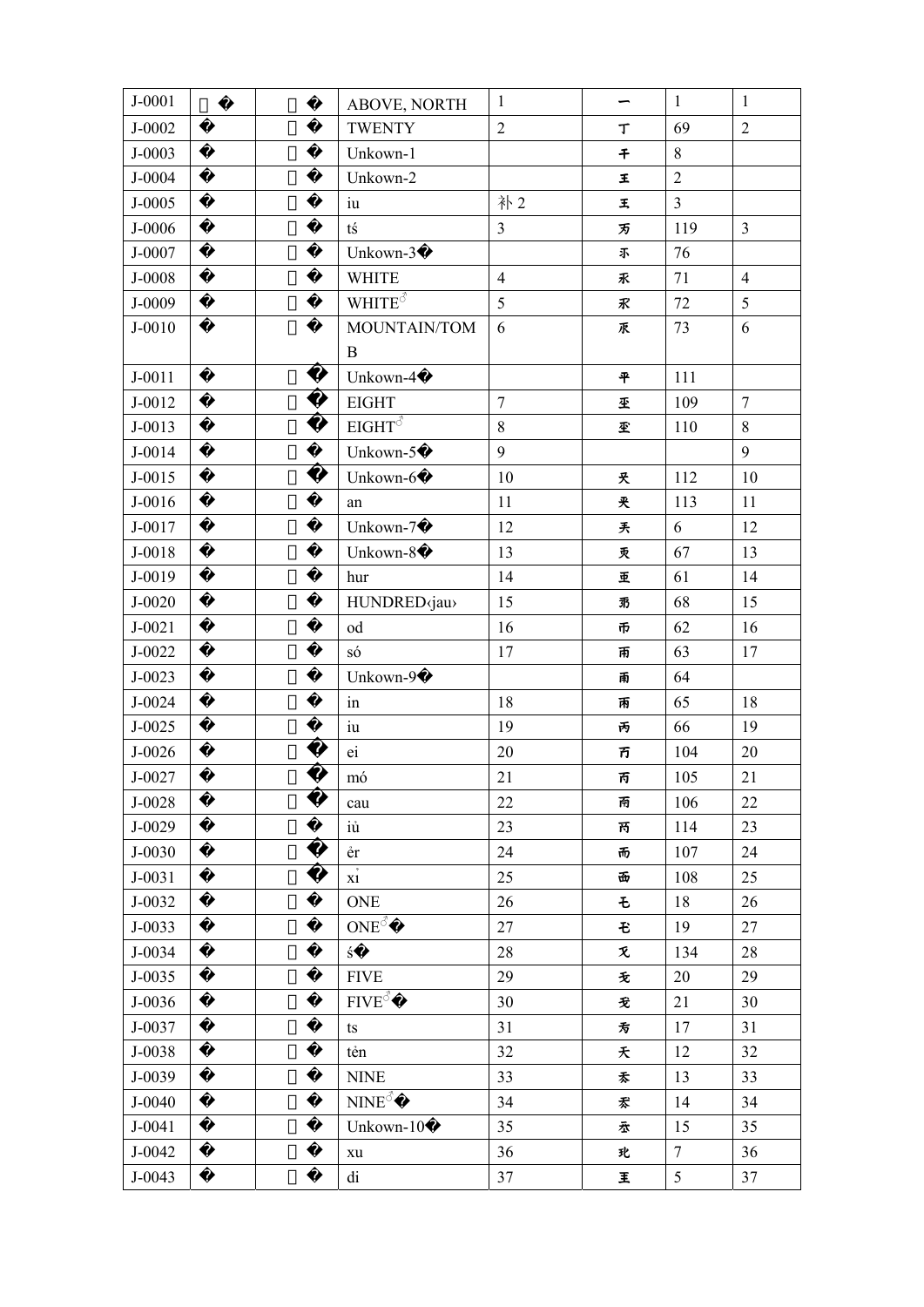| $J - 0044$ | Unkown-11               | 38  | 圧           | 103 | 38 |
|------------|-------------------------|-----|-------------|-----|----|
| $J - 0045$ | kải                     | 39  | 开           | 16  | 39 |
| $J - 0046$ | Unkown-12               | 128 | 圧           | 102 |    |
| $J - 0047$ | Unkown-13               | 129 | 3           | 117 |    |
| J-0048     | Unkown-14               |     | 另           | 120 |    |
| J-0049     | Unkown-15               |     | 隶           | 9   |    |
| $J - 0050$ | Unkown-16               |     | 卖           | 10  |    |
| $J - 0051$ | <b>WEST</b>             | 40  | $\mathbf +$ | 22  | 40 |
| $J - 0052$ | kå                      | 41  | $\ast$      | 213 | 41 |
| $J - 0053$ | Unkown-17               | 42  | 土           | 59  | 42 |
| $J - 0054$ | Unkown-18               | 43  | 圡           | 60  | 43 |
| $J - 0055$ | Unkown-19               | 45  | 支           | 132 | 45 |
| J-0056     | Unkown-20               | 46  | 市           | 41  | 46 |
| $J - 0057$ | hor                     | 47  | 巿           | 42  | 47 |
| $J - 0058$ | nėn                     | 48  | #           | 28  | 48 |
| $J - 0059$ | Unkown-21               | 49  | 市           | 43  | 49 |
| $J - 0060$ | $\overline{\mathbf{h}}$ | 50  | 灻           | 55  | 50 |
| $J - 0061$ | ha                      | 51  | 圡           | 52  | 51 |
| $J - 0062$ | <b>RECORD</b>           | 52  | 圡           | 53  | 52 |
| $J - 0063$ | Unkown-22               |     | 重           | 54  |    |
| J-0064     | qa                      | 53  | 本           | 44  | 53 |
| $J - 0065$ | mů                      | 54  | 木           | 45  | 54 |
| J-0066     | Unkown-23               | 55  | 本           | 46  | 55 |
| $J - 0067$ | Unkown-24               |     | 本           | 48  |    |
| J-0068     | Unkown-25               | 56  | 本           | 47  | 56 |
| J-0069     | X <sub>O</sub>          | 57  | 夾           | 49  | 57 |
| $J-0070$   | $\overline{m}$          | 58  | 札           | 50  | 58 |
| $J - 0071$ | uni                     | 59  | 杏           | 51  | 59 |
| $J - 0072$ | kė                      | 60  |             |     | 60 |
| $J - 0073$ | kė                      | 61  | 可           | 70  | 61 |
| $J - 0074$ | ián                     | 62  | 並           | 36  | 62 |
| $J - 0075$ | Unkown-26               | 63  | 朿           | 74  | 63 |
| J-0076     | lu                      | 64  | 皮           | 100 | 64 |
| $J - 0077$ | Unkown-27               |     | 朿           | 75  |    |
| J-0078     | Unkown-28               |     | ₩           | 11  |    |
| J-0079     | tů                      | 66  | $\pm$       | 23  | 66 |
| J-0080     | eu                      | 67  | ょ           | 56  | 67 |
| $J - 0081$ | us                      | 68  | 夬           | 58  | 68 |
| J-0082     | rí                      | 69  | 夫           | 24  | 69 |
| J-0083     | $\mathbf W$             | 70  | 杰           | 25  | 70 |
| J-0084     | oŋ                      | 71  | 杰           | 26  | 71 |
| J-0085     | deu                     | 72  | 为           | 57  | 72 |
| J-0086     | ên                      | 73  | 寿           | 29  | 73 |
| J-0087     | tir                     | 74  | 卉           | 27  | 74 |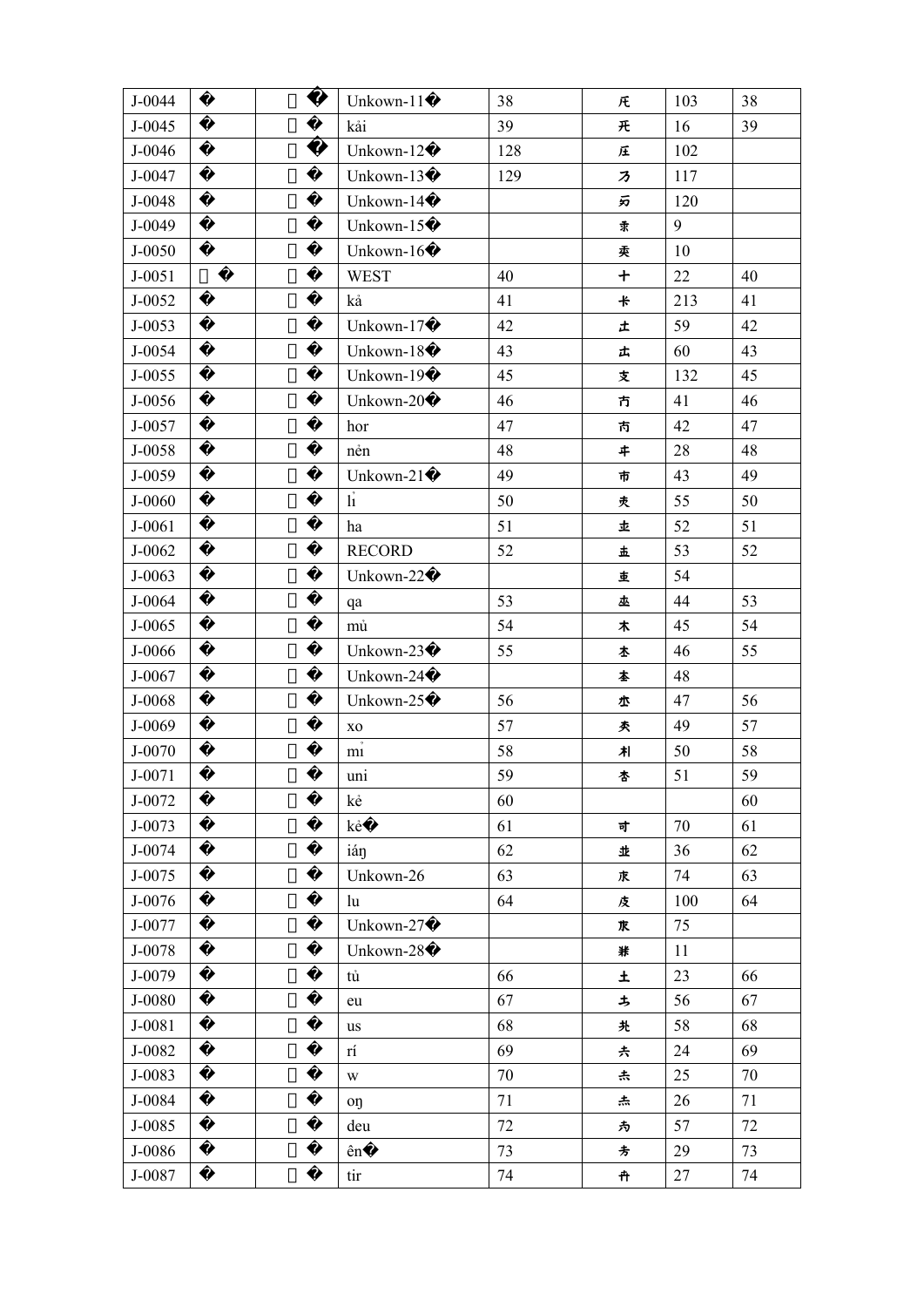| J-0088     | hon                      | 75  | 土           | $\overline{4}$ | 75  |
|------------|--------------------------|-----|-------------|----------------|-----|
| J-0089     | ho                       | 76  | 圠           | 30             | 76  |
| J-0090     | Unkown-29                | 77  | 北           | 31             | 77  |
| J-0091     | Unkown-30                | 78  | 北           | 32             | 78  |
| J-0092     | Unkown-31                | 79  | 地           | 33             | 79  |
| J-0093     | $\overline{\textbf{ii}}$ | 80  | 北           | 34             | 80  |
| J-0094     | Unkown-32                |     | $\mathbf t$ | 35             |     |
| J-0095     | ai                       | 补 4 |             |                |     |
| J-0096     | Unkown-33                |     | サ           | 38             |     |
| J-0097     | <b>MONTH</b>             | 81  | 艾           | 39             | 81  |
| J-0098     | y                        | 82  | 犮           | 40             | 82  |
| J-0099     | SS                       | 83  | <b>tt</b>   | 37             | 83  |
| $J-0100$   | ra                       | 84  | 圷           | 77             | 84  |
| $J - 0101$ | Unkown-34                |     | 炉           | 78             |     |
| $J-0102$   | <b>SIX</b>               | 85  | 厷           | 80             | 85  |
| $J - 0103$ | $SIX^{\delta}$           | 86  | 灰           | 81             | 86  |
| J-0104     | Unkown-35                |     | 厷           | 96             |     |
| $J-0105$   | tz                       | 87  | 友           | 98             | 87  |
| J-0106     | Unkown-36                | 88  | 方           | 118            | 88  |
| J-0107     | zů                       | 89  | 充           | 97             | 89  |
| J-0108     | ó                        | 90  | 廾           | 79             | 90  |
| J-0109     | Unkown-37                | 91  | 步           | 101            | 91  |
| $J-0110$   | yů                       | 92  | 尢           | 99             | 92  |
| $J - 0111$ | gė                       | 93  | 步           | 121            | 93  |
| J-0112     | ud                       | 105 | 大           | 82             | 105 |
| $J-0113$   | uŋ                       | 106 | 太           | 83             | 106 |
| $J-0114$   | $o$ <sub>i</sub>         | 107 | 冭           | 89             | 107 |
| $J-0115$   | Unkown-38                | 108 | 术           | 90             | 108 |
| J-0116     | e                        | 109 | 夯           | 92             | 109 |
| $J-0117$   | Unkown-39                | 110 | 本           | 86             | 110 |
| J-0118     | Unkown-40                | 111 | 小           | 87             | 111 |
| J-0119     | ${\rm ge}$               | 112 | 本           | 95             | 112 |
| $J - 0120$ | ï                        | 113 | 本           | 88             | 113 |
| $J - 0121$ | Unkown-41                | 114 | 本           | 94             |     |
| $J - 0122$ | då                       | 115 | 齿           | 93             | 115 |
| $J - 0123$ | Unkown-42                | 116 | 大           | 115            | 116 |
| $J - 0124$ | Unkown-43                | 65  | 夾           | 91             |     |
| $J - 0125$ | Unkown-44                | 117 | 丈           | 84             | 117 |
| $J - 0126$ | qú                       | 118 | 丈           | 85             | 118 |
| $J - 0127$ | Unkown-45                | 98  | ヶ           | 123            |     |
| $J - 0128$ | Unkown-46                | 94  | 夯           | 122            |     |
| J-0129     | Unkown-47                | 99  | 朩.          | 124            |     |
| $J - 0130$ | Unkown-48                | 100 | 与           | 125            |     |
| $J - 0131$ | Unkown-49                | 101 | 方           | 126            |     |
|            |                          |     |             |                |     |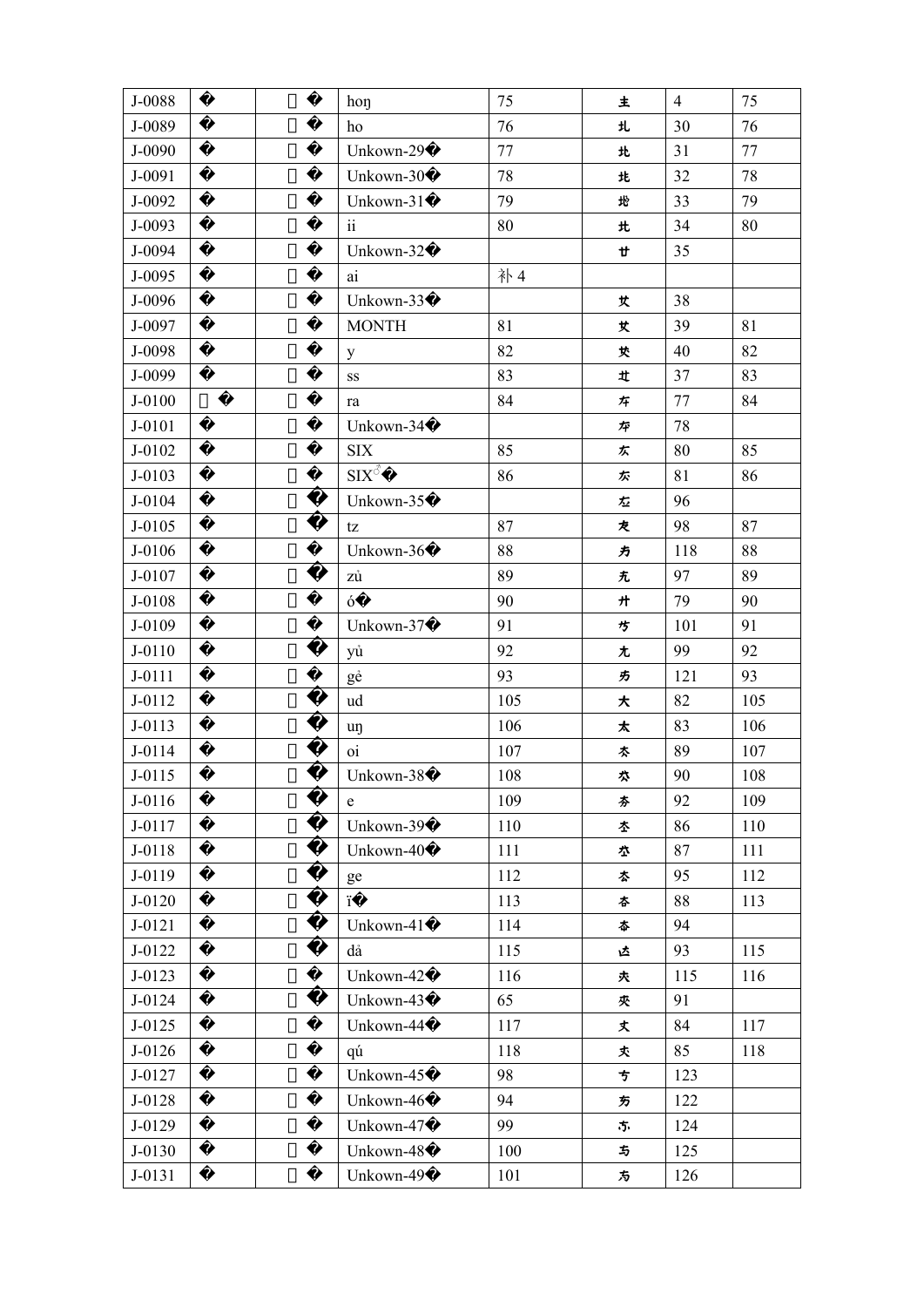| $J - 0132$ | Unkown-50                   | 102 | 芀          | 130 |     |
|------------|-----------------------------|-----|------------|-----|-----|
| $J - 0133$ | Unkown-51                   | 103 | 圠          | 131 |     |
| J-0134     | tsï                         | 补 3 | 5          | 127 |     |
| $J - 0135$ | Unkown-52                   |     | 与          | 128 |     |
| $J - 0136$ | Unkown-53                   |     | $\ddot{p}$ | 129 |     |
| J-0137     | Unkown-54                   | 104 | 亥          | 133 |     |
| J-0138     | Unkown-55                   | 95  | 女          | 422 |     |
| J-0139     | Unkown-56                   | 96  | 亥          | 423 |     |
| $J - 0140$ | Unkown-57                   | 97  | 夾          | 424 |     |
| J-0141     | Unkown-58                   | 44  | 屯          | 116 |     |
| $J - 0142$ | Unkown-59                   |     | L          | 135 |     |
| $J - 0143$ | Unkown-60                   |     | T          | 137 |     |
| $J - 0144$ | Unkown-61                   |     | J.         | 148 |     |
| $J - 0145$ | po                          | 279 | 水          | 138 | 279 |
| $J - 0146$ | áŋ                          | 280 | π          | 139 | 280 |
| $J - 0147$ | Unkown-62                   | 281 |            |     | 281 |
| $J - 0148$ | fėi                         | 282 | #          | 140 | 282 |
| $J - 0149$ | $\mathbf k$                 | 283 | 权          | 141 | 283 |
| $J - 0150$ | Unkown-63                   | 284 | T          | 136 | 284 |
| $J - 0151$ | GOLD                        | 285 | 山          | 189 | 285 |
| $J - 0152$ | $\text{GOLD}^{\mathcal{J}}$ | 286 | 山          | 190 | 286 |
| $J - 0153$ | Unkown-64                   | 287 | 业          | 278 | 287 |
| $J - 0154$ | bun                         | 288 | 41         | 416 | 288 |
| $J - 0155$ | iú                          | 289 | 犬          | 191 | 289 |
| J-0156     | án                          | 290 | 出          | 417 | 290 |
| $J - 0157$ | Unkown-65                   | 291 | 浓          | 150 | 291 |
| J-0158     | Unkown-66                   | 292 | 芩          | 192 | 292 |
| J-0159     | Unkown-67                   | 293 | 类          | 193 | 293 |
| $J - 0160$ | sió                         | 294 | 小          | 149 | 294 |
| $J - 0161$ | p                           | 295 | 业          | 142 | 295 |
| $J - 0162$ | Unkown-68                   | 296 | 氺          | 143 | 296 |
| $J - 0163$ | Unkown-69                   |     | 共          | 144 |     |
| $J - 0164$ | pú                          | 297 | 出          | 145 | 297 |
| $J - 0165$ | $_{\rm co}$                 | 298 | 尚          | 147 | 298 |
| J-0166     | Unkown-70                   | 299 | 籿          | 146 | 299 |
| $J - 0167$ | <b>EIGHTY</b>               | 300 | IJ         | 151 | 300 |
| $J-0168$   | Unkown-71                   | 301 | 冈          | 152 | 301 |
| $J - 0169$ | il                          | 302 | 用          | 154 | 302 |
| $J - 0170$ | $\mathbf{in}$               | 303 | 闱          | 153 | 303 |
| $J - 0171$ | gỏ                          | 304 | 闲          | 156 | 304 |
| $J - 0172$ | rỏ                          | 305 | 闲          | 157 | 305 |
| $J - 0173$ | Unkown-72                   | 306 | 冈          | 159 | 306 |
| $J - 0174$ | Unkown-73                   | 307 | 冈          | 160 | 307 |
| $J - 0175$ | <b>COMPOSE</b>              | 308 | 冈          | 158 | 308 |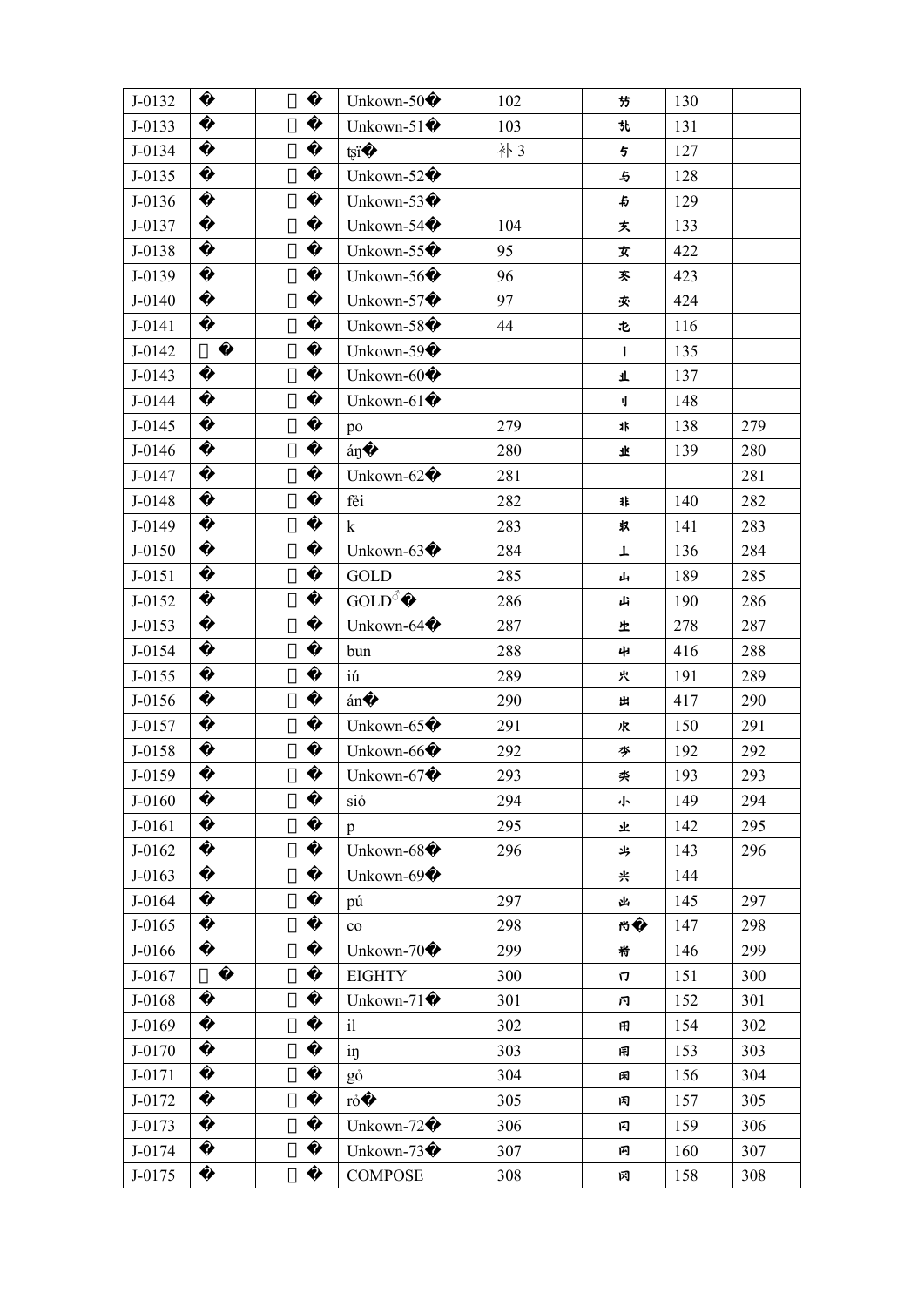| J-0176     | hó                        | 309 | 囬            | 173 | 309 |
|------------|---------------------------|-----|--------------|-----|-----|
| $J - 0177$ | Unkown-74                 | 310 | 冊            | 155 | 310 |
| J-0178     | Unkown-75                 |     | П            | 161 |     |
| J-0179     | Unkown-76                 |     | 月            | 162 |     |
| J-0180     | Unkown-77                 |     | 丹            | 165 |     |
| J-0181     | Unkown-78                 |     | 月            | 166 |     |
| J-0182     | Unkown-79                 |     | #            | 167 |     |
| J-0183     | b                         | 311 | 丹            | 171 | 311 |
| J-0184     | TEN THOUSAND              | 312 | 乐            | 172 | 312 |
| J-0185     | Unkown-80                 | 313 | ₩            | 168 | 313 |
| J-0186     | ian                       | 314 | 丹            | 170 | 314 |
| J-0187     | iản                       | 315 | 赤            | 169 | 315 |
| J-0188     | Unkown-81                 | 316 | 目            | 163 | 316 |
| J-0189     | <b>TEXT</b>               | 317 | 月            | 164 | 317 |
| J-0190     | Unkown-82                 | 318 | 受            | 177 | 318 |
| J-0191     | go                        | 319 | 'nЮ          | 176 | 319 |
| J-0192     | Unkown-83                 |     | 巾            | 185 |     |
| J-0193     | Unkown-84                 |     | 平            | 186 |     |
| J-0194     | Unkown-85                 |     | $\pmb{\ast}$ | 183 |     |
| J-0195     | Unkown-86                 |     | 虫            | 184 |     |
| J-0196     | Unkown-87                 |     | 典            | 187 |     |
| J-0197     | уó                        | 320 | 由            | 174 | 320 |
| J-0198     | yô                        | 321 | 虫            | 175 | 321 |
| J-0199     | ón                        | 322 | 内            | 322 | 322 |
| $J-0200$   | qi                        | 323 | $\mathbf u$  | 179 | 323 |
| $J - 0201$ | üan                       | 324 | 业            | 180 | 324 |
| $J - 0202$ | dėn                       | 325 | 电            | 188 | 325 |
| $J - 0203$ | Unkown-88                 |     | 千            | 211 |     |
| $J - 0204$ | Unkown-89                 |     | 车            | 212 |     |
| $J - 0205$ | Unkown-90                 |     | $\spadesuit$ | 234 |     |
| $J-0206$   | Unkown-91                 |     | €            | 235 |     |
| $J - 0207$ | au                        | 164 | 夭            | 304 | 164 |
| $J - 0208$ | gu                        | 165 | 々            | 288 | 165 |
| $J - 0209$ | <b>THREE</b>              | 166 | 包            | 276 | 166 |
| $J - 0210$ | <b>THREE</b> <sup>8</sup> | 167 | 仓            | 277 | 167 |
| $J - 0211$ | qo                        | 168 | カ            | 287 | 168 |
| $J - 0212$ | qó                        | 169 | 欠            | 279 | 169 |
| $J - 0213$ | bải                       | 170 | Ŕ            | 307 | 170 |
| $J - 0214$ | da                        | 171 |              |     | 171 |
| $J - 0215$ | uh                        | 172 | 夂            | 281 | 172 |
| $J - 0216$ | Unkown-92                 | 173 | 欠            | 282 | 173 |
| $J - 0217$ | as                        | 174 | 冬            | 283 | 174 |
| $J - 0218$ | êŋ                        | 175 | 各            | 284 | 175 |
| J-0219     | bú                        | 176 | 刉            | 285 | 176 |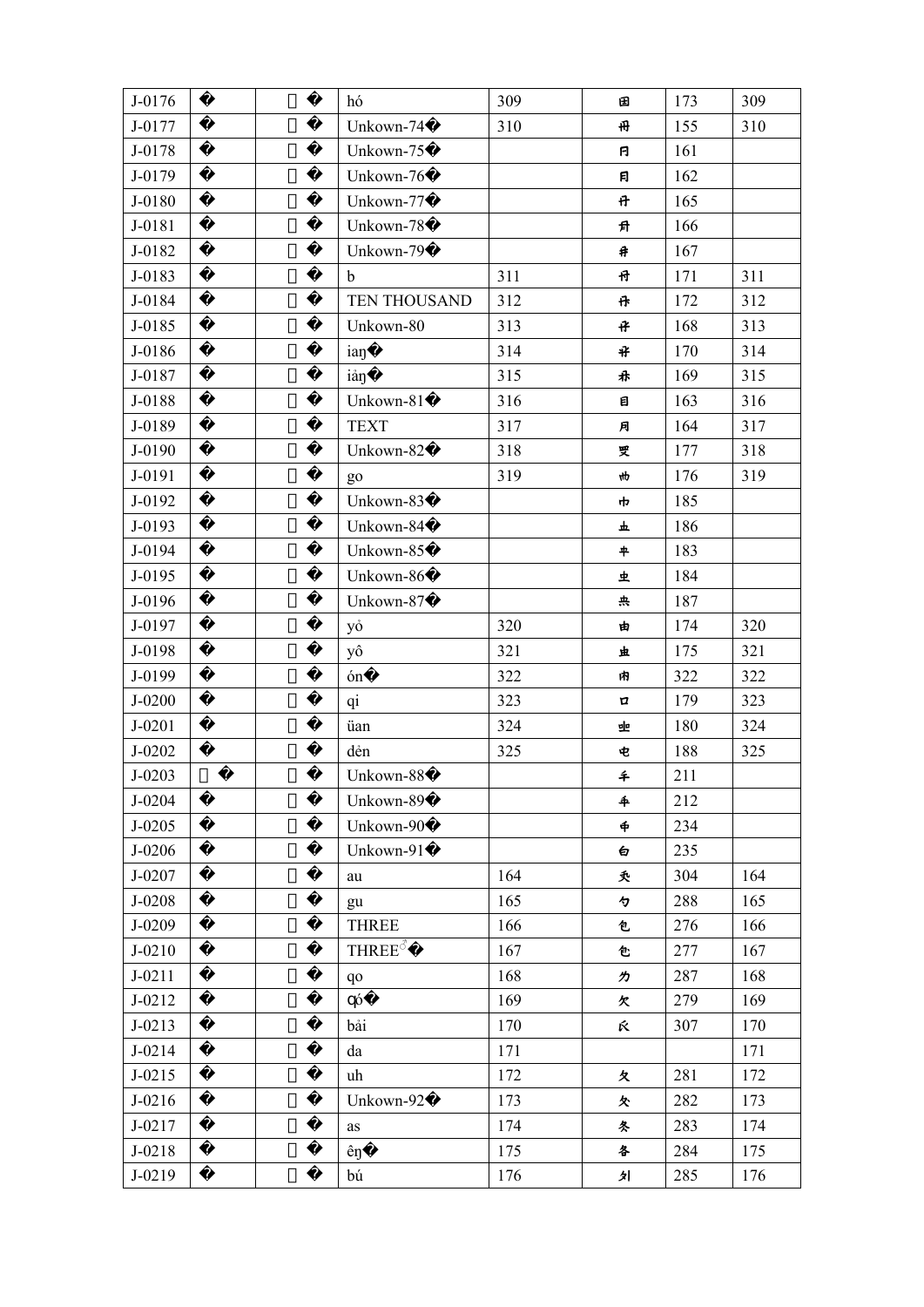| $J - 0220$ | rå              | 177 | 刘  | 286 | 177 |
|------------|-----------------|-----|----|-----|-----|
| $J - 0221$ | ku              | 178 | 几  | 289 | 178 |
| $J - 0222$ | Unkown-93       |     | 儿  | 295 |     |
| $J - 0223$ | úd              | 179 | 凡  | 293 | 179 |
| $J - 0224$ | sh              | 180 | 化  | 294 | 180 |
| $J - 0225$ | Unkown-94       |     | 凡  | 290 |     |
| $J - 0226$ | Unkown-95       |     | 几  | 291 |     |
| $J - 0227$ | Unkown-96       |     | 几  | 292 |     |
| $J - 0228$ | Unkown-97       |     | 尕  | 299 |     |
| $J - 0229$ | iún             | 181 | 凧  | 298 | 181 |
| $J - 0230$ | Unkown-98       | 182 | 凤  | 300 | 182 |
| $J - 0231$ | car             | 183 | 星  | 296 | 183 |
| $J - 0232$ | Unkown-99       |     | 昼  | 297 |     |
| $J - 0233$ | am              | 184 | 乃  | 406 | 184 |
| J-0234     | åm              | 185 | 乃  | 407 | 185 |
| $J - 0235$ | $\mathbf{o}$    | 186 | 及  | 305 | 186 |
| $J - 0236$ | TEN THOUSAND    | 187 | 庚  | 306 | 187 |
| $J - 0237$ | ZÔ              | 188 | Жŀ | 275 | 188 |
| J-0238     | $\rm{a}$        | 189 | 为  | 386 | 189 |
| J-0239     | à               | 190 | 杊  | 387 | 190 |
| $J - 0240$ | mú              | 191 | 丸  | 302 | 191 |
| $J - 0241$ | śï              | 192 | 九  | 301 | 192 |
| $J - 0242$ | Unkown-100      | 193 | 九  | 341 | 193 |
| $J - 0243$ | Unkown-101      | 194 | 卆  | 303 | 194 |
| $J - 0244$ | ů               | 195 | 午  | 194 | 195 |
| $J - 0245$ | bu              | 196 | 玍  | 195 | 196 |
| $J - 0246$ | Unkown-102      |     | 生  | 196 |     |
| $J - 0247$ | ae              | 197 | 朱  | 197 | 197 |
| $J - 0248$ | Unkown-103      | 198 | 矢  | 199 | 198 |
| $J - 0249$ | aη              | 199 | 気  | 200 | 199 |
| $J - 0250$ | Unkown-104      | 215 | 久  | 280 |     |
| $J - 0251$ | Unkown-105      | 200 | 万  | 205 | 200 |
| $J - 0252$ | Unkown-106      | 201 | 氕  | 206 | 201 |
| $J - 0253$ | Unkown-107      |     | 氕  | 207 |     |
| $J - 0254$ | tu              | 202 | 步  | 208 | 202 |
| $J - 0255$ | Unkown-108      | 203 | 先  | 209 | 203 |
| $J - 0256$ | Unkown-109      | 204 | 矢  | 198 | 204 |
| $J - 0257$ | de              | 205 | 矢  | 204 | 205 |
| $J - 0258$ | lí              | 206 | 煲  | 202 | 206 |
| $J - 0259$ | <b>THOUSAND</b> | 207 | 矢  | 203 | 207 |
| $J - 0260$ | lu              | 208 | 夊  | 210 | 208 |
| $J - 0261$ | Unkown-110      | 209 |    |     | 209 |
| $J - 0262$ | aú              | 210 | 尓  | 201 | 210 |
| $J - 0263$ | mú              | 220 | 行  | 217 | 220 |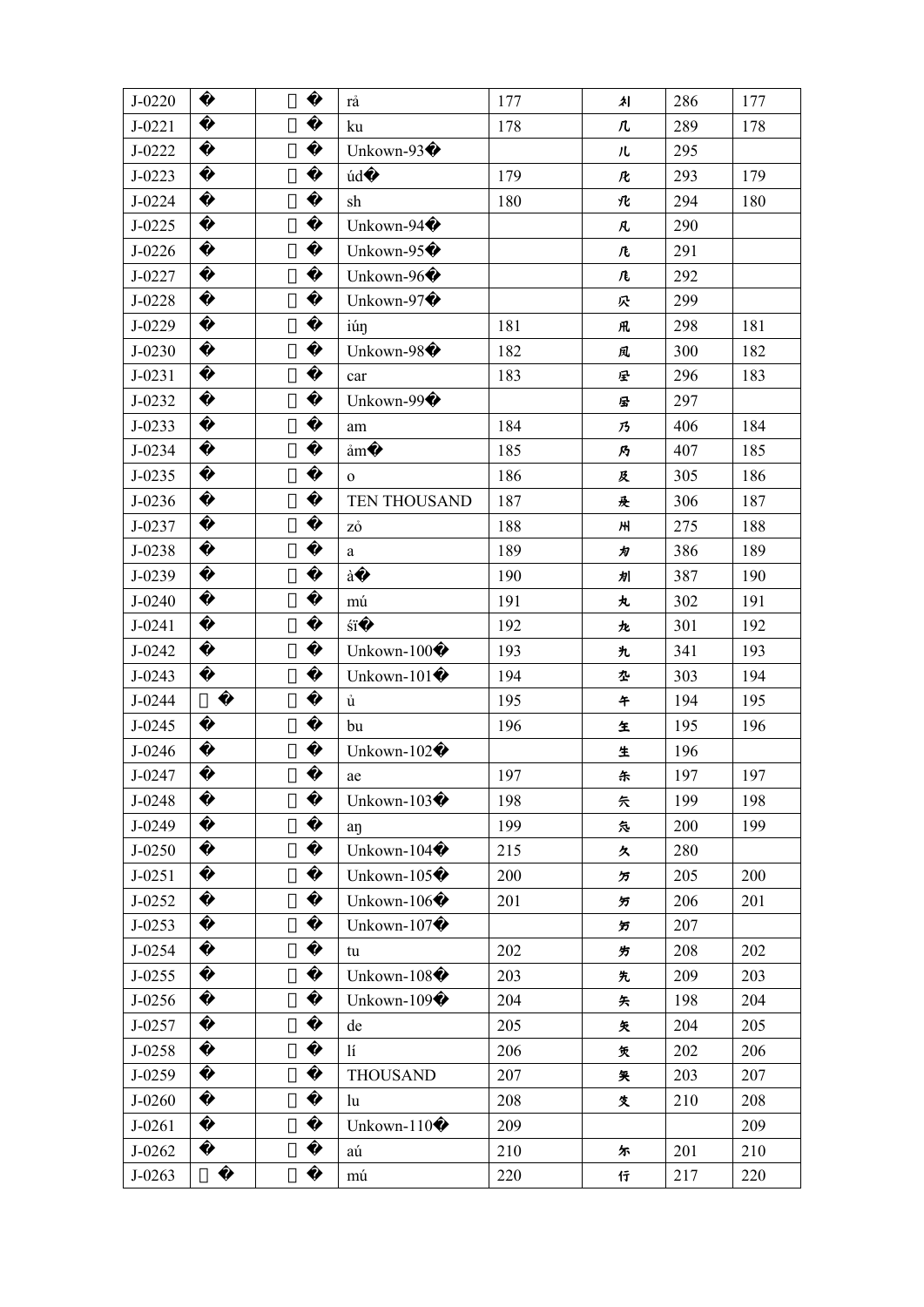| $J - 0264$ | Unkown-111              | 221 | 伏                     | 219 | 221 |
|------------|-------------------------|-----|-----------------------|-----|-----|
| $J - 0265$ | ń                       | 222 | 伏                     | 220 | 222 |
| $J - 0266$ | Unkown-112              | 223 | 仕                     | 214 | 223 |
| $J - 0267$ | mu                      | 224 | 仕                     | 215 | 224 |
| $J - 0268$ | bi                      | 225 | 付                     | 218 | 225 |
| $J - 0269$ | ü                       | 226 | 件                     | 222 | 226 |
| $J - 0270$ | Unkown-113              |     | 伕                     | 216 |     |
| $J - 0271$ | Unkown-114              | 227 | 仅                     | 223 | 227 |
| $J - 0272$ | lỏ                      | 228 | 13                    | 228 | 228 |
| $J - 0273$ | ta                      | 229 | 13                    | 230 | 229 |
| $J - 0274$ | $\lim$                  | 230 | 仅                     | 224 | 230 |
| $J - 0275$ | Unkown-115              | 231 | 侭                     | 225 | 231 |
| $J - 0276$ | Unkown-116              | 232 | 伎                     | 231 | 232 |
| $J - 0277$ | kú                      | 233 | 仈                     | 221 | 233 |
| $J - 0278$ | rėŋ                     | 234 | 113                   | 229 | 234 |
| J-0279     | $\overline{\textbf{n}}$ | 235 | 化                     | 232 | 235 |
| $J - 0280$ | ur                      | 236 | 化                     | 233 | 236 |
| $J - 0281$ | du                      | 237 | 17                    | 226 | 237 |
| J-0282     | <b>BORN</b>             | 238 | 佃                     | 227 | 238 |
| $J - 0283$ | bå                      | 239 | $\boldsymbol{\wedge}$ | 236 | 239 |
| J-0284     | pu                      | 241 | 仝                     | 243 | 241 |
| $J - 0285$ | fu                      | 242 | 兮                     | 244 | 242 |
| J-0286     | û                       | 245 | 全                     | 238 | 245 |
| $J - 0287$ | heu                     | 250 | 介                     | 251 | 250 |
| J-0288     | n                       | 251 | 公                     | 262 | 251 |
| J-0289     | ô                       | 253 | 公                     | 253 | 253 |
| $J - 0290$ | <b>TEN</b>              | 240 | 乇                     | 247 | 240 |
| J-0291     | Unkown-117              |     | 仑                     | 248 |     |
| J-0292     | cẻn                     | 356 | 尘                     | 240 | 356 |
| $J - 0293$ | <b>HEAVEN</b>           | 243 | 矢                     | 246 | 243 |
| $J - 0294$ | <b>YOUNG</b>            | 248 | 兮                     | 259 | 248 |
| $J - 0295$ | d                       | 254 | 筌                     | 254 | 254 |
| $J - 0296$ | mû                      | 358 | $\ddagger$            | 241 | 358 |
| $J - 0297$ | Unkown-118              | 359 | 尘                     | 242 | 359 |
| J-0298     | S                       | 244 | 仐                     | 237 | 244 |
| $J - 0299$ | Unkown-119              |     | $\blacktriangle$      | 239 |     |
| $J-0300$   | qu                      | 246 | 余                     | 245 | 246 |
| $J - 0301$ | $\mathbf t$             | 247 | 今                     | 261 | 247 |
| $J - 0302$ | dû                      | 249 | 分                     | 260 | 249 |
| $J - 0303$ | ô                       | 252 | 仌                     | 252 | 252 |
| $J - 0304$ | or                      | 255 | 소                     | 249 | 255 |
| $J - 0305$ | Unkown-120              |     | 企                     | 250 |     |
| $J - 0306$ | Unkown-121              | 256 |                       |     | 256 |
| $J - 0307$ | em                      | 257 | 佥                     | 255 | 257 |
|            |                         |     |                       |     |     |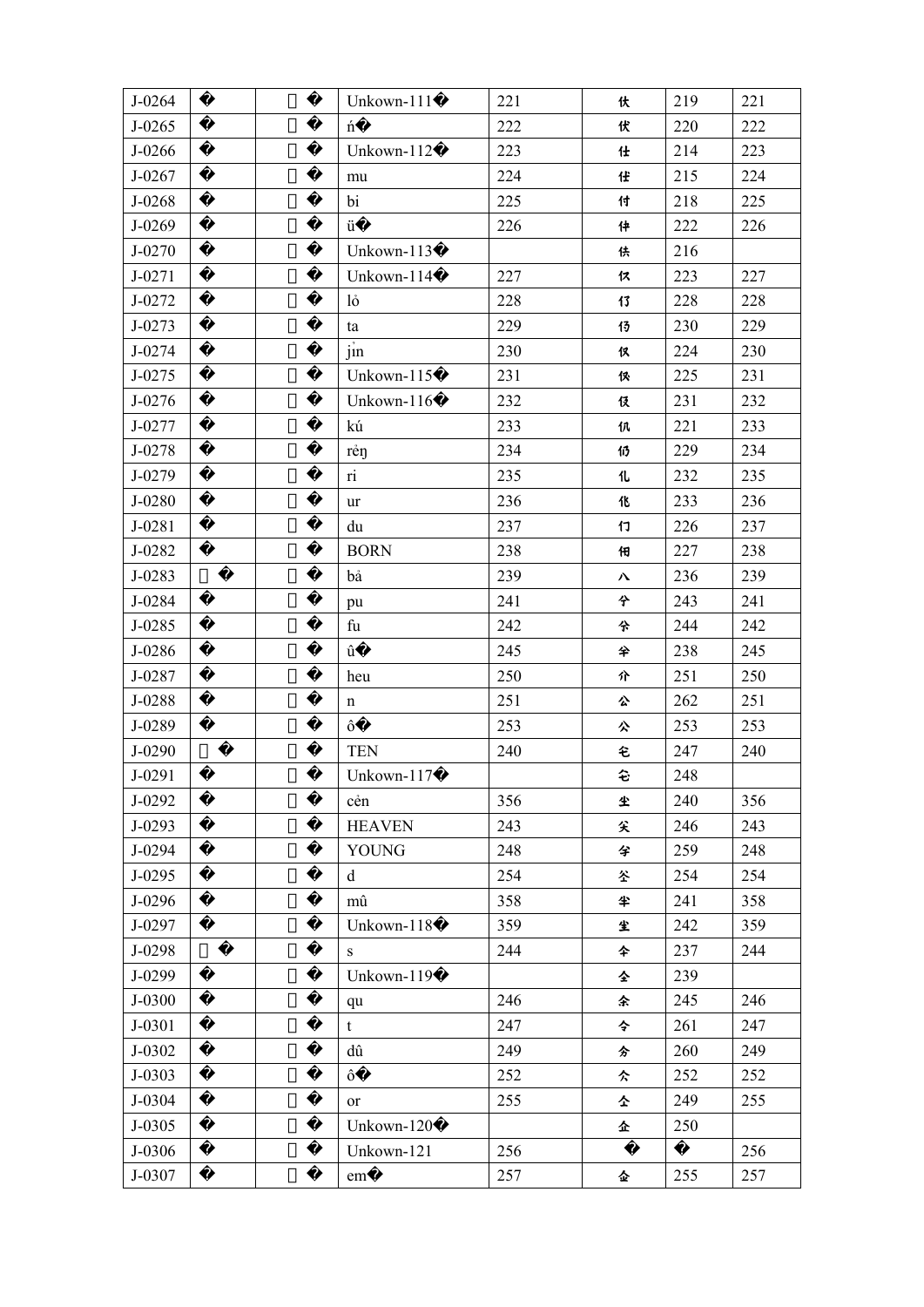| J-0308     | Z                     | 258 | 伞                         | 256 | 258    |
|------------|-----------------------|-----|---------------------------|-----|--------|
| J-0309     | hur                   | 259 | 氽                         | 257 | 259    |
| $J - 0310$ | dur                   | 260 | 仒                         | 258 | 260    |
| $J - 0311$ | 1                     | 261 | 4                         | 269 | 261    |
| $J - 0312$ | Unkown-122            |     | 坐                         | 270 |        |
| $J - 0313$ | ui                    | 262 | 火                         | 271 | 262    |
| $J - 0314$ | ui                    | 263 | 忩                         | 272 | 263    |
| $J - 0315$ | Unkown-123            |     | 挙                         | 273 |        |
| J-0316     | ŋ                     | 264 | 尖                         | 274 | 264    |
| $J - 0317$ | Unkown-124            | 265 | 尖                         | 315 | 265    |
| J-0318     | <b>SIXTY</b>          | 266 | $\boldsymbol{\mathsf{x}}$ | 263 | 266    |
| J-0319     | Unkown-125            |     | ✕                         | 264 |        |
| $J - 0320$ | Unkown-126            | 267 | 头                         | 265 | 267    |
| $J - 0321$ | xi                    | 268 | 圣                         | 266 | 268    |
| J-0322     | $\overline{?}$<br>$=$ | 269 | 苍                         | 268 | 269    |
| $J - 0323$ | êm                    | 270 | 圣                         | 267 | 270    |
| $J - 0324$ | Unkown-127            | 326 | 文                         | 309 | 326    |
| $J - 0325$ | ie                    | 327 | 氼                         | 310 | 327    |
| J-0326     | oŋ                    | 328 | İ                         | 308 | 328    |
| J-0327     | ün                    | 329 | 亦                         | 311 | 329    |
| $J - 0328$ | ź                     | 330 | 文                         | 312 | 330    |
| J-0329     | neu                   | 331 | 穴                         | 361 | 331    |
| $J - 0330$ | nai                   | 332 | 穴                         | 349 | 332    |
| $J - 0331$ | qatůn                 | 333 | 乐                         | 362 | 333    |
| J-0332     | ${\sf g}$             | 334 | 凣                         | 342 | 334    |
| J-0333     | ia                    | 335 | 才                         | 316 | 335    |
| $J - 0334$ | Unkown-128            | 336 | ゙゙゙゙゙゙゙゙゚ゎ                | 314 | 336    |
| $J - 0335$ | $\mathbf{j}$          | 337 | 礿                         | 313 | 337    |
| $J - 0336$ | fən                   | 补1  | 计                         | 345 |        |
| J-0337     | Unkown-129            |     | 沰                         | 347 |        |
| $J - 0338$ | Unkown-130            |     | 汝                         | 348 |        |
| J-0339     | i'i                   | 338 | 洦                         | 346 | 338    |
| $J - 0340$ | Unkown-131            |     | 为                         | 340 |        |
| $J - 0341$ | $\mathbf{i}$          | 339 | 关                         | 320 | 114/33 |
|            |                       |     |                           |     | 9      |
| $J - 0342$ | $\mathbf X$           | 340 | 乂                         | 328 | 340    |
| $J - 0343$ | er                    | 341 | 苶                         | 329 | 341    |
| J-0344     | Unkown-132            |     | 肖                         | 325 |        |
| J-0345     | Unkown-133            | 342 | 畄                         | 326 | 342    |
| $J - 0346$ | Unkown-134            | 343 | 畄                         | 327 | 343    |
| J-0347     | ud                    | 344 | 火                         | 330 | 344    |
| J-0348     | un                    | 345 | 氺                         | 331 | 345    |
| $J - 0349$ | Unkown-135            | 346 | 氺                         | 332 | 346    |
| J-0350     | 0i                    | 347 | 氺                         | 336 | 347    |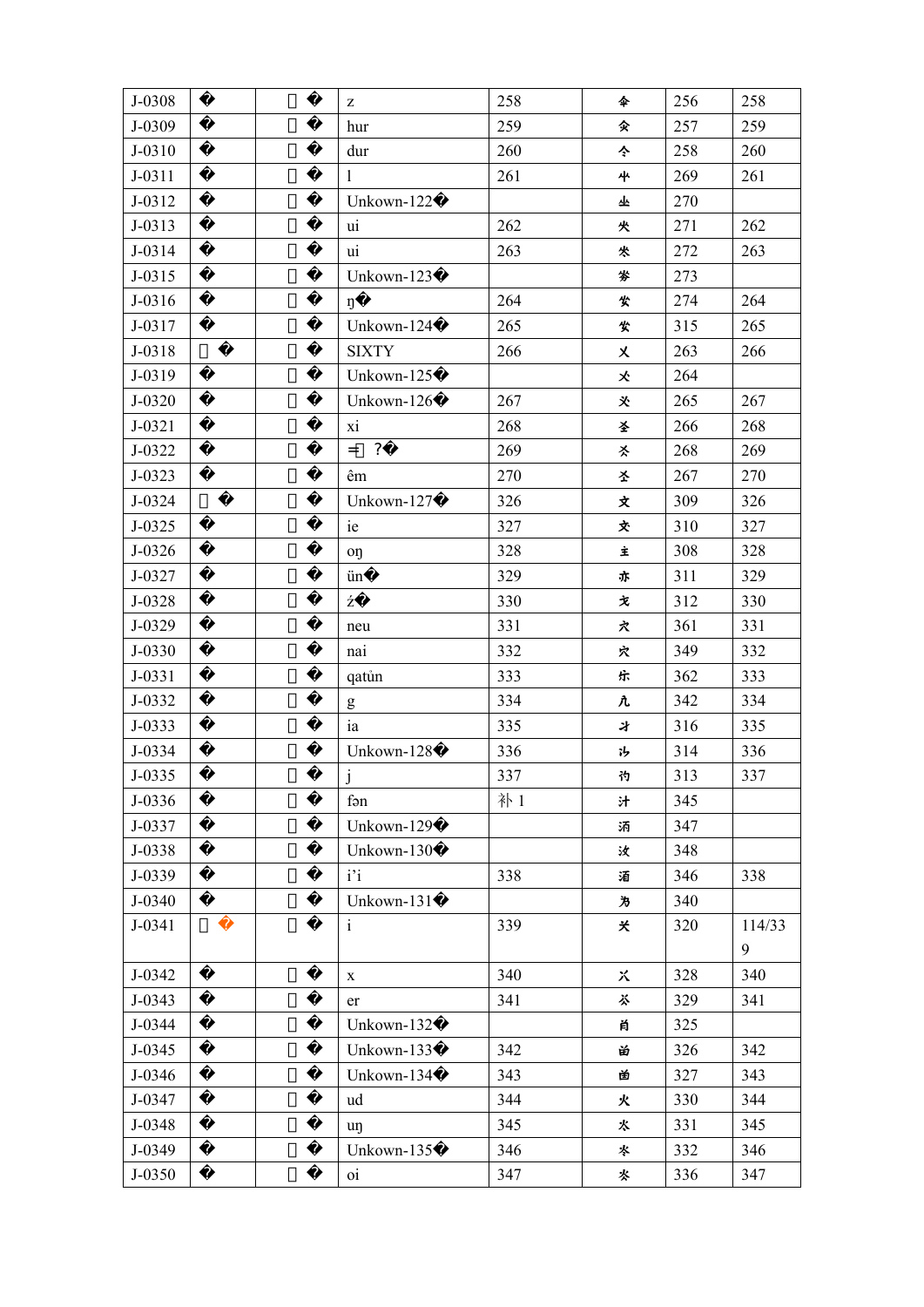| $J - 0351$ | e             | 348 | 芬                   | 337 | 348 |
|------------|---------------|-----|---------------------|-----|-----|
| $J - 0352$ | ge            | 349 | 水                   | 339 | 349 |
| $J - 0353$ | Unkown-136    | 350 | 氺                   | 333 | 350 |
| J-0354     | Unkown-137    | 351 | *                   | 334 | 351 |
| $J - 0355$ | $\hat{1}$     | 352 | *                   | 338 | 352 |
| $J - 0356$ | ï             | 353 | 峇                   | 335 | 353 |
| J-0357     | dź            | 354 | 乆                   | 343 | 354 |
| J-0358     | ordo          | 355 | *                   | 319 | 355 |
| $J - 0359$ | úη            | 357 | 半                   | 317 | 357 |
| J-0360     | poŋ           | 360 |                     |     | 360 |
| $J - 0361$ | én            | 361 | 与                   | 344 | 361 |
| $J - 0362$ | iau           | 362 | ザ                   | 324 | 362 |
| $J - 0363$ | Unkown-138    |     | 关                   | 321 |     |
| $J - 0364$ | Unkown-139    |     | 米                   | 322 |     |
| $J - 0365$ | Unkown-140    |     | 犬                   | 323 |     |
| J-0366     | Unkown-141    | 363 | 芇                   | 318 | 363 |
| $J - 0367$ | Unkown-142    | 364 | w                   |     | 364 |
| J-0368     | qid           | 365 | 夭                   | 353 | 365 |
| J-0369     | ul            | 366 | 平                   | 350 | 366 |
| J-0370     | źuŋ           | 367 | 乐                   | 352 | 367 |
| $J - 0371$ | <b>FOUR</b>   | 368 | 乇                   | 354 | 368 |
| $J - 0372$ | FOUR $\delta$ | 369 | 毛                   | 355 | 369 |
| $J - 0373$ | Unkown-143    | 370 | 开                   | 181 |     |
| J-0374     | Unkown-144    | 371 | 形                   | 182 |     |
| J-0375     | u, i          | 372 | 穴                   | 357 |     |
| J-0376     | Unkown-145    | 373 | 又                   | 358 |     |
| $J - 0377$ | tai, t'ai     | 374 | 圣                   | 359 |     |
| J-0378     | ts'a, sha     | 375 | 甬                   | 356 |     |
| J-0379     | Unkown-146    | 376 | 马                   | 360 |     |
| J-0380     | o, ak         | 377 | ${\mathbf \pounds}$ | 351 |     |
| J-0381     | dau           | 119 | 尺                   | 371 | 119 |
| J-0382     | Unkown-147    | 120 | 大                   | 372 | 120 |
| J-0383     | Unkown-148    | 121 |                     |     | 121 |
| J-0384     | ai            | 122 | 丰                   | 363 | 122 |
| J-0385     | ar            | 123 | 书                   | 364 | 123 |
| J-0386     | Unkown-149    | 124 | 夬                   | 365 | 124 |
| J-0387     | ió            | 125 | 号                   | 366 | 125 |
| J-0388     | Unkown-150    | 126 |                     |     | 126 |
| J-0389     | an            | 127 | 奀                   | 373 | 127 |
| J-0390     | xa            | 130 | 不                   | 370 | 130 |
| $J - 0391$ | ú             | 131 | 叐                   | 379 | 131 |
| J-0392     | Unkown-151    | 132 | 又                   | 374 | 132 |
| J-0393     | m             | 133 | 叉                   | 375 | 133 |
| J-0394     | <b>TWO</b>    | 134 | 圣                   | 376 | 134 |
|            |               |     |                     |     |     |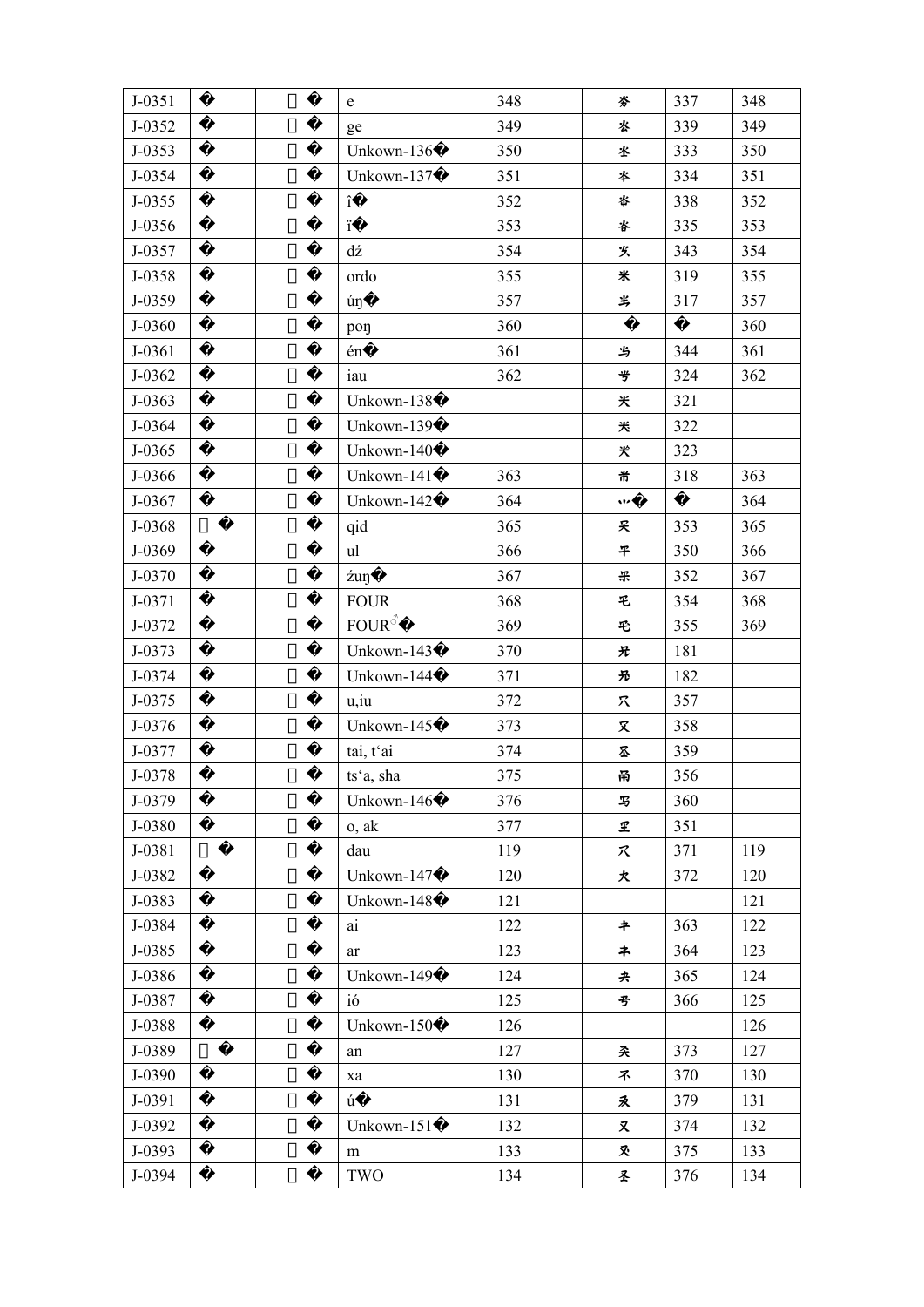| J-0395     | $TWO^{\overline{\circ}}$ | 135 | 圣                          | 377 | 135 |
|------------|--------------------------|-----|----------------------------|-----|-----|
| J-0396     | Unkown-152               |     | 睿                          | 378 |     |
| J-0397     | Unkown-153               |     | F                          | 380 |     |
| J-0398     | dỏ                       | 136 | $\boldsymbol{\mathcal{D}}$ | 383 | 136 |
| J-0399     | rėn                      | 137 | 刃                          | 384 | 137 |
| $J - 0400$ | iû                       | 138 | 习                          | 381 | 138 |
| $J - 0401$ | na                       | 139 | カ                          | 385 | 139 |
| $J - 0402$ | Unkown-154               |     | 力                          | 388 |     |
| $J - 0403$ | en                       | 140 | 木                          | 382 | 140 |
| J-0404     | $\overline{7}$           | 141 | 戽                          | 367 | 141 |
| $J - 0405$ | Unkown-155               |     | 斥                          | 368 |     |
| J-0406     | <b>KNOW</b>              | 142 | 屋                          | 369 | 142 |
| J-0407     | <b>XUA</b>               | 143 | 入                          | 408 | 143 |
| J-0408     | ún                       | 144 | 爻                          | 409 | 144 |
| J-0409     | <b>FORTY</b>             | 145 | J                          | 397 | 145 |
| $J - 0410$ | giů                      | 146 | 孖                          | 401 | 146 |
| $J - 0411$ | ju                       | 147 | 子                          | 399 | 147 |
| $J - 0412$ | ju                       | 148 | 乃                          | 410 | 148 |
| $J - 0413$ | ju                       | 149 | 子                          | 398 | 149 |
| J-0414     | ja                       | 150 | 引                          | 400 | 150 |
| $J - 0415$ | hu                       | 151 | 玐                          | 405 | 151 |
| $J - 0416$ | ji                       | 152 | 劧                          | 402 | 152 |
| $J - 0417$ | ji                       | 153 | 犳                          | 403 | 153 |
| $J - 0418$ | on                       | 154 | ふ                          | 404 | 154 |
| $J - 0419$ | <b>FIFTY</b>             | 155 | て                          | 411 | 155 |
| $J - 0420$ | Unkown-156               | 156 | そ                          | 412 | 156 |
| $J - 0421$ | Unkown-157               | 157 | 予                          | 389 | 157 |
| $J - 0422$ | Unkown-158               | 158 | 쿤                          | 391 | 158 |
| $J - 0423$ | <b>DAY</b>               | 159 | 굣                          | 392 | 159 |
| $J - 0424$ | giỏ                      | 160 | 곳                          | 390 | 160 |
| $J - 0425$ | au                       | 161 | 夾                          | 395 | 161 |
| $J - 0426$ | $\mathbf c$              | 162 | 术                          | 393 | 162 |
| $J - 0427$ | ki                       | 163 | 业                          | 394 | 163 |
| $J - 0428$ | Unkown-159               |     | 尕                          | 396 |     |
| $J - 0429$ | <b>THIRTY</b>            | 211 | L                          | 413 | 211 |
| $J - 0430$ | Unkown-160               | 212 | テ                          | 414 | 212 |
| $J - 0431$ | to                       | 213 | 生                          | 415 | 213 |
| $J - 0432$ | da                       | 214 | 六                          | 419 | 214 |
| $J - 0433$ | Unkown-161               | 216 | 失                          | 420 |     |
| $J - 0434$ | Unkown-162               |     | 失                          | 421 | 216 |
| $J - 0435$ | do                       | 217 | 朱                          | 418 | 217 |
| $J - 0436$ | doro                     | 218 | 兮                          | 433 | 218 |
| $J - 0437$ | Unkown-163               | 219 | 与                          | 434 | 219 |
| $J - 0438$ | Unkown-164               |     | $\mathfrak b$              | 436 |     |